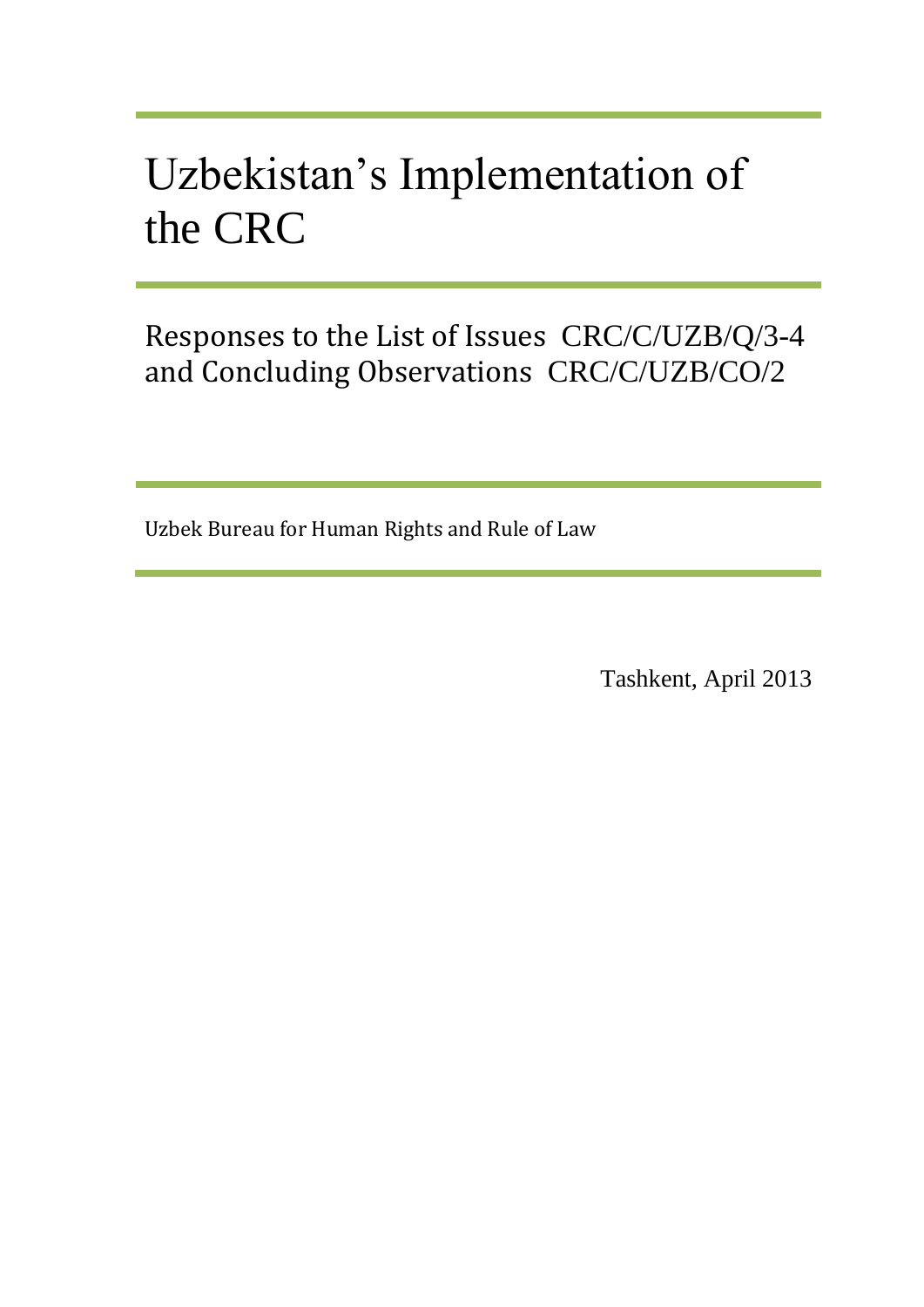#### Contents

| Corporal Punishment and Violence against Children in Educational Institutions  13 |
|-----------------------------------------------------------------------------------|
|                                                                                   |
|                                                                                   |
|                                                                                   |
|                                                                                   |
|                                                                                   |
|                                                                                   |
|                                                                                   |
|                                                                                   |
| Restrictions of Freedom of Associations and its impact on the rights of a child22 |
|                                                                                   |
|                                                                                   |
|                                                                                   |
|                                                                                   |
|                                                                                   |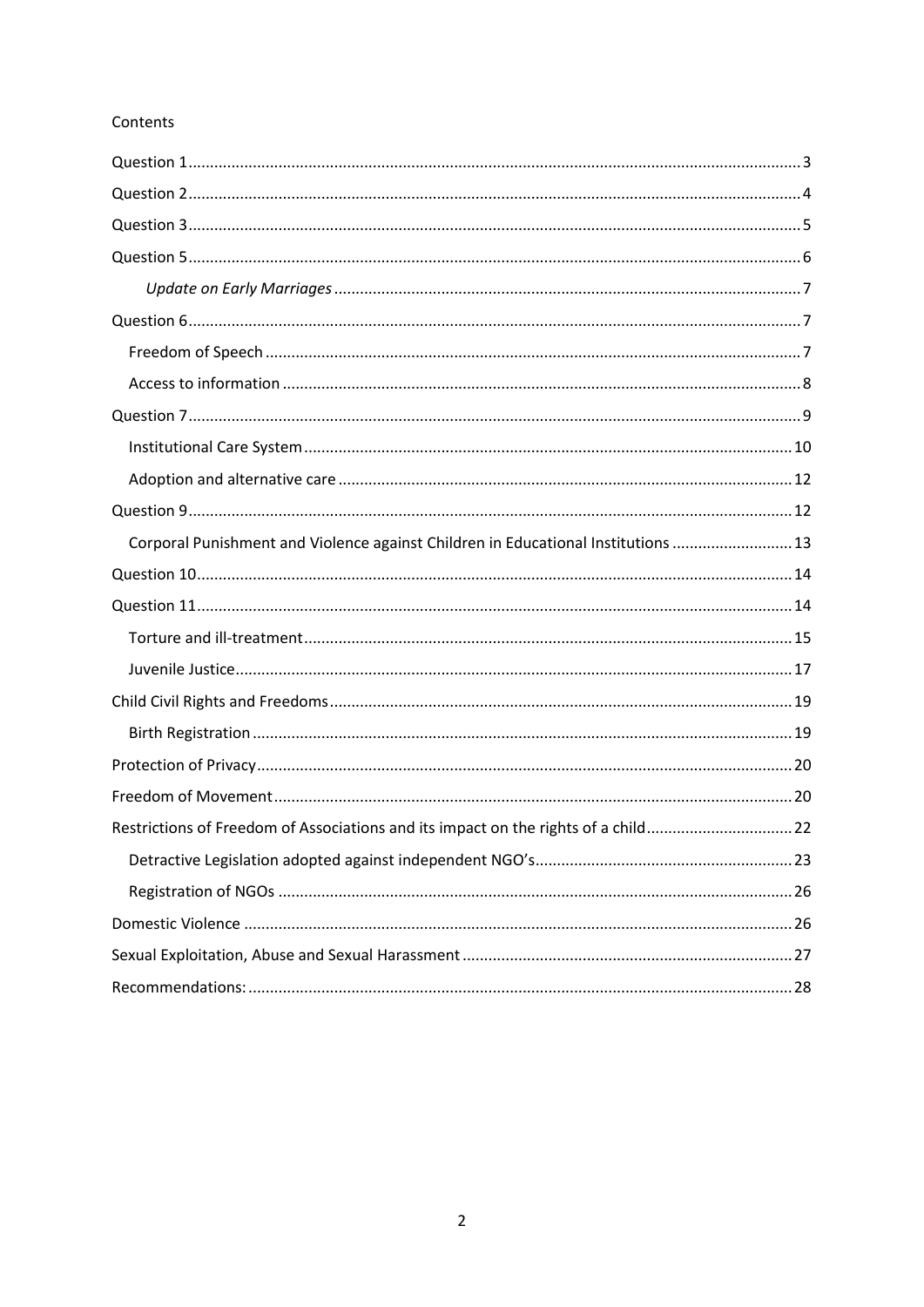# <span id="page-2-0"></span>**Question 1**

1. Please provide information on direct application and judicial rulings, if any, on the incorporation of Convention into the State party's national law. In doing so, please also provide information on measures, if any, taken to ensure that the judges apply the principles and provisions of the Convention in judicial proceedings affecting children.

In its previous Concluding Observations Committee on the Rights of the Child recommended:

*" The State party complete as soon as possible the current legislative efforts with a view to bringing the law into compliance with the provisions of the Convention (e.g. by adopting the*  law on the Guarantees of the Rights of the Child), thereby ensuring that the principles and the *provisions of the Convention are fully integrated in the laws of the State party" 1 .* 

In preparation of current report Bureau anonymously questioned 47 lawyers working in Tashkent on their work experience for the past 10 years. Lawyers stated that there was not a single case of referring to the Convention and basically, any other international Conventions in their practise.

The absence of court decisions examples directly referring to the Convention provisions is generally explained by the lack of effective implemented mechanisms or direct application of Convention on the Rights of the Child at the national level. Furthermore, the place of the international law in domestic legal hierarchy is not clear in Uzbekistan. The Law "On Normative Legal Acts" states the legal hierarchy in the Art.5, with no place for international law:

- a) Constitution of the Republic of Uzbekistan;
- b) Laws of the Republic of Uzbekistan;
- c) Resolutions of Chambers of Oliy Majlis of the Republic of Uzbekistan;
- d) Decrees of the President of the Republic of Uzbekistan;
- e) Resolutions of the Cabinet of Ministers of the Republic of Uzbekistan;
- f) Acts of ministries, state committees and agencies;
- g) Decisions of local governments.

Thus the Constitution of Uzbekistan, adopted in 1992, is the country's highest law. All other laws and by-laws must comply with the Constitution. Although, the Parliament passes the laws, the Constitution gives the President the right to issue decrees and executive orders, which are mandatory within the Republic's territory. The government of Uzbekistan also issues mandatory directives and orders.

Constitution of Uzbekistan does not contain specific provisions on the role of International Law. Only, the Preamble of the Uzbek Constitution fairly mentions the international law saying that:" ... recognizing priority of the generally accepted norms of the international law…" Although the preamble is a part of the Constitution, but according to Uzbek law on Normative Legal Acts (Art.24) the preamble of the Constitution is no more than a declaration. It describes that preamble of any normative legal act shall not be included the normative instructions, thus means that even preamble of the Constitution may not contain the obligatory provision.

**<sup>.</sup>** <sup>1</sup> CRC/C/UZB/CO/2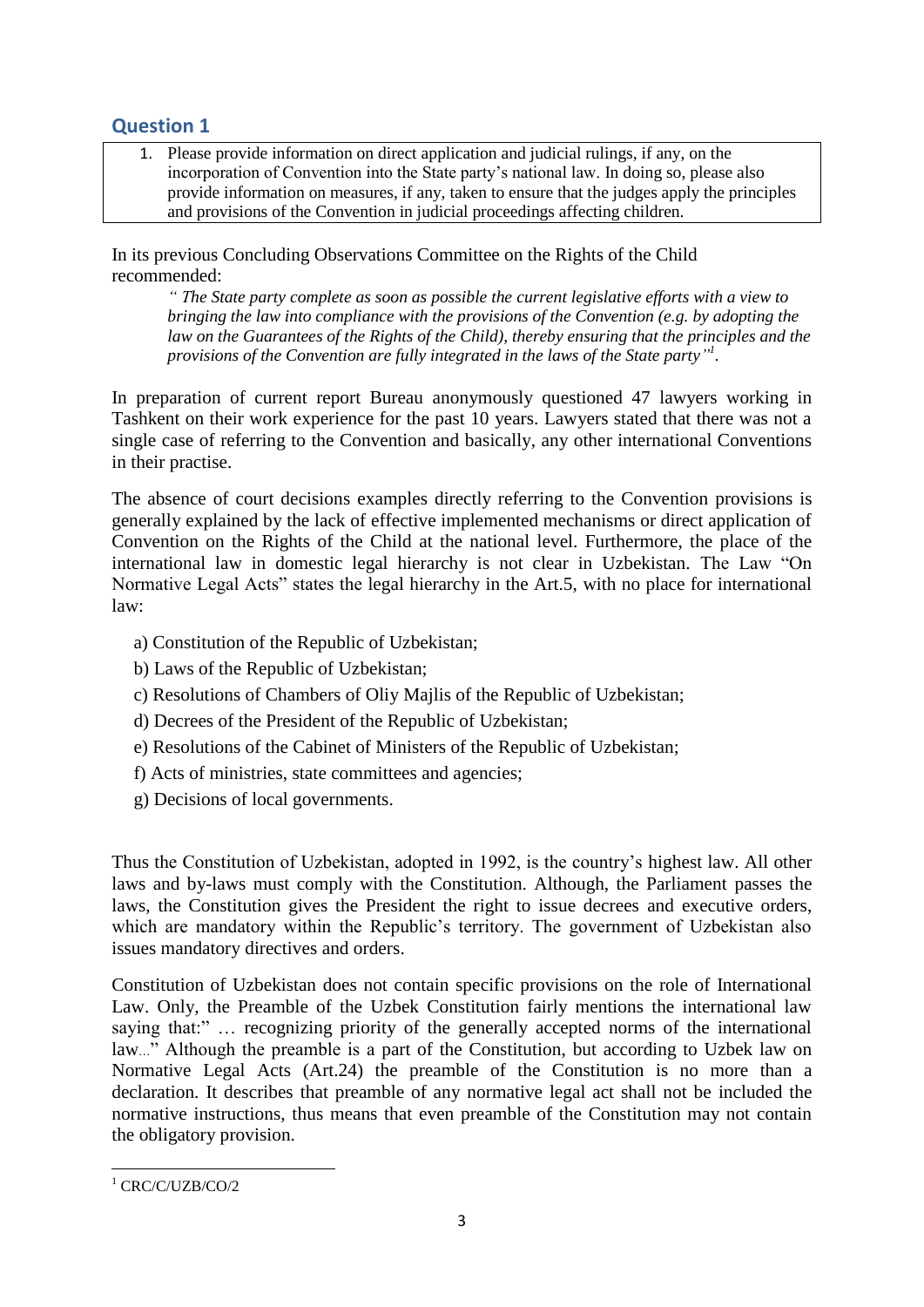Therefore, the Constitution does not unequivocally state that ratified international agreements have precedence over national law in case of contradiction between the two. In practice, the absence of such a principle has led to preference being given to national law over international law.

Moreover, a national "Law on International Treaties," of 22 December 1995, which also, unfortunately, lacks distinct rules describing the place of international law in the Uzbek hierarchy of legal authority.

In practice judges in adopting decisions refer only to the specific provisions of Codes, Laws and sometimes to the resolutions of Supreme Courts. Questioned lawyers reported that references to the Uzbek Convention and other international treaties by lawyers are also not welcomed by judges and there are cases when judge called lawyer to stop demagogy.

As a result, if international laws are not incorporated into national law, investigators, prosecutors and judges are not required to consider international laws in their decisions. Consequently, the ratified international agreements have no power.

# <span id="page-3-0"></span>**Question 2**

2. Please provide more information on the mandate and the resources allocated to the human rights ombudsman, including on whether it is mandated to receive complaints from children as recommended in the Committee's previous concluding observations of 2006 (see CRC/C/UZB/CO/2, para. 12). Also, please update the Committee on the envisaged establishment of a children's ombudsman as mentioned in paragraph 12 of the State party's periodic report (CRC/C/UZB/3-4). Further, please provide information on the number of complaints from children received by either mechanism and on their results.

In its previous Concluding Observations Committee on the Rights of the Child recommended:

*"that the role of the Office of the Ombudsperson be strengthened in accordance with the Paris Principles (General Assembly resolution 48/134, annex), taking into account the Committee's general comment No. 2 (2002) on the role of independent national human rights institutions in the promotion and protection of the rights of the child (CRC/GC/2002/2), and that the State party provide the Office of the Ombudsperson with adequate human and financial resources. The Committee also recommends that the State party further strengthen the expertise of the Office to deal with complaints submitted by or on behalf of children; ensure that the procedure for dealing with these complaints are child-sensitive, easily accessible; and further pursue the establishment of Children's Ombudsperson as foreseen in the draft law on the Guarantees of the Rights of the Child."*

Promises on strengthening Human Rights Commissioner's role and creation of Child Ombudsman remain to be declarative. Practical measures to implement such practice into Uzbekistan are not taken. Based on the acknowledgement of inactivity and pro-governmental policy of the Human Rights Commissioner in carrying out her responsibilities, it can be said that the activity of the Ombudsman in Uzbekistan represents a practically ineffective protection of the society and citizens' interests. In fact, the Ombudsman's activity is declarative and of no importance to the human rights protection in Uzbekistan.Inefficiency of Ombudsman work is clearly seen from the yearly number of complaints submitted on child rights. The maximum was in 2008 – 23 complaints from the population of nearly 28 million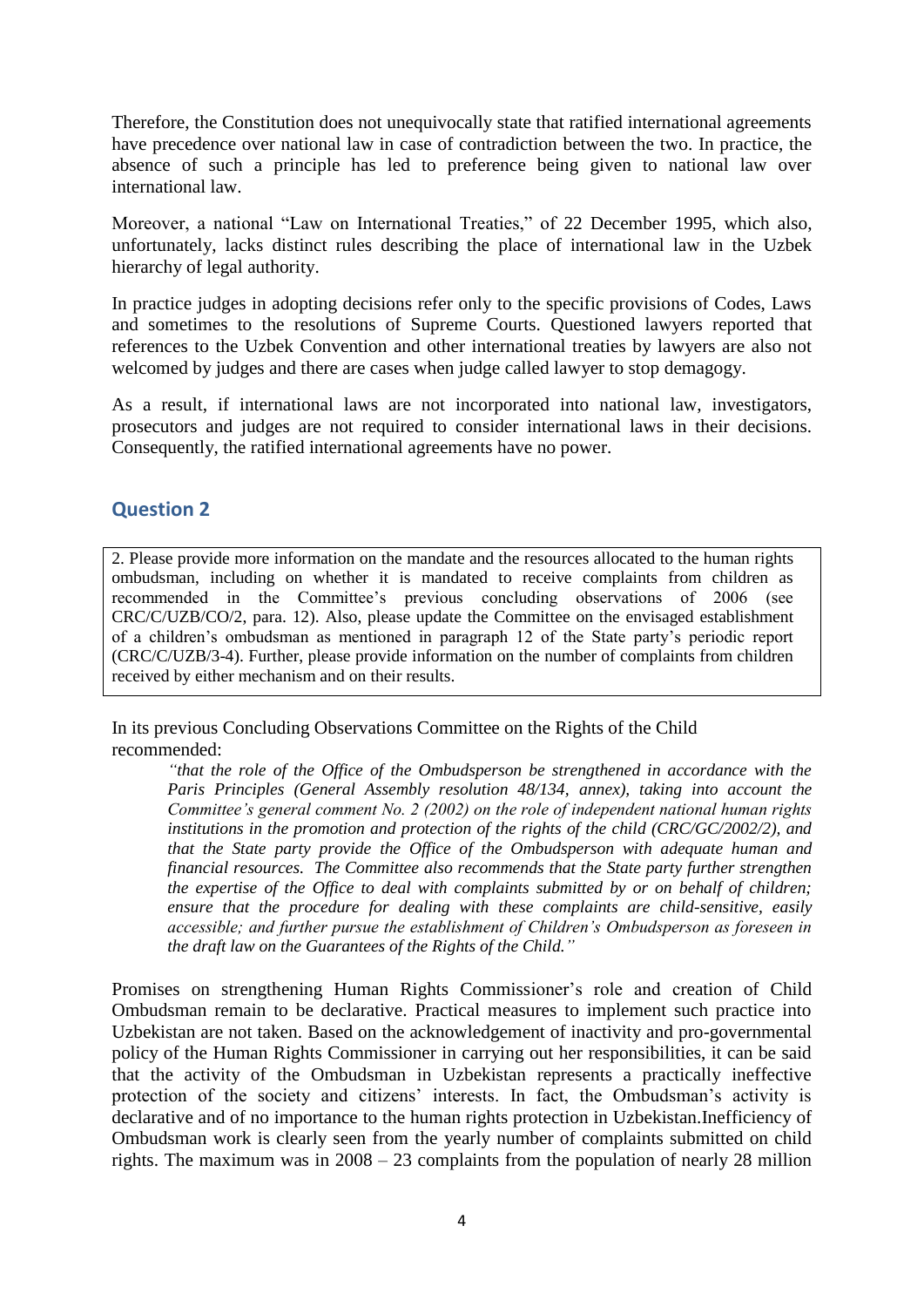people, and this is according to the State report presented to the Committee on the Rights of the Child.

# <span id="page-4-0"></span>**Question 3**

3. Please provide detailed updated information on comprehensive measures taken by the State party to combat corruption.

Particularly, Uzbekistan is the one of the countries that has widespread corruption almost in all systems of the government. Ties between business and government regulators are seldom regimented by the legal system. Close public-private connections based on family, and regional patronage networks play important role at the decision making process in all life spheres.

Official corruption within the Uzbek civil service is widely regarded as extensive. Usually routine acts such as entering university, certification of diploma, obtaining any kinds of license (business, lawyers, doctors, est.), being admitted to the hospital, and applying for a passport or other official document are all subject to requests for bribes, which is one of the main types of judicial corruption.

Moreover, corruption is worsening in Uzbekistan, taking wider scale and involving more officials. This tendency is also reflected in surveys of Transparency International and its Corruption Perception Index. If in 2005 Uzbekistan scored 2.2 (on the scale from 10 – very clean to 0 – highly corrupt), in 2011 it scored as bad as 1.6; in 2012 Uzbekistan still was in the list of 10 worst corrupted countries of the world researched in Corruption Perception Index  $(CPI)^2$ . It is clear that adopted measures by the government in fighting with corruption are ineffective and insufficient.

One of the mechanisms of combating corruption is closely related to access to information, which is regarded to be restricted in Uzbekistan. Uzbek legislation provides a space for "state" secret" and "other secrets secured by law" with no further clear and precise definitions of them. Officials often refer to the internally closed information as being secret and refuse providing it. Information related to the State Budget is also under the secrecy.

There is no law on civil service and existing legislation does not require officials to publicly declare their income and assets.

Corruption is widespread in all levels of judiciary. Judiciary lacks independence, the mechanisms of selection and appointment of judges, poor financing and lack of transparency makes it first, highly dependent from the executive, and secondly increasingly corrupted.

There are cases when Courts under the pressure from executive adopt decisions not only conflicting existing laws but also against best interests of child. For example, during 2008- 2009 the first and second instance Courts took a decision on guardianship rights of divorced Akbarova N. and Ananin A. according to which 5 years old Yaroslav remains with father and 2 years old Anastasiya with mother, not allowing mother to visit her son. Such decision was

<sup>&</sup>lt;sup>2</sup>[www.tranperancy.org](http://www.tranperancy.org/)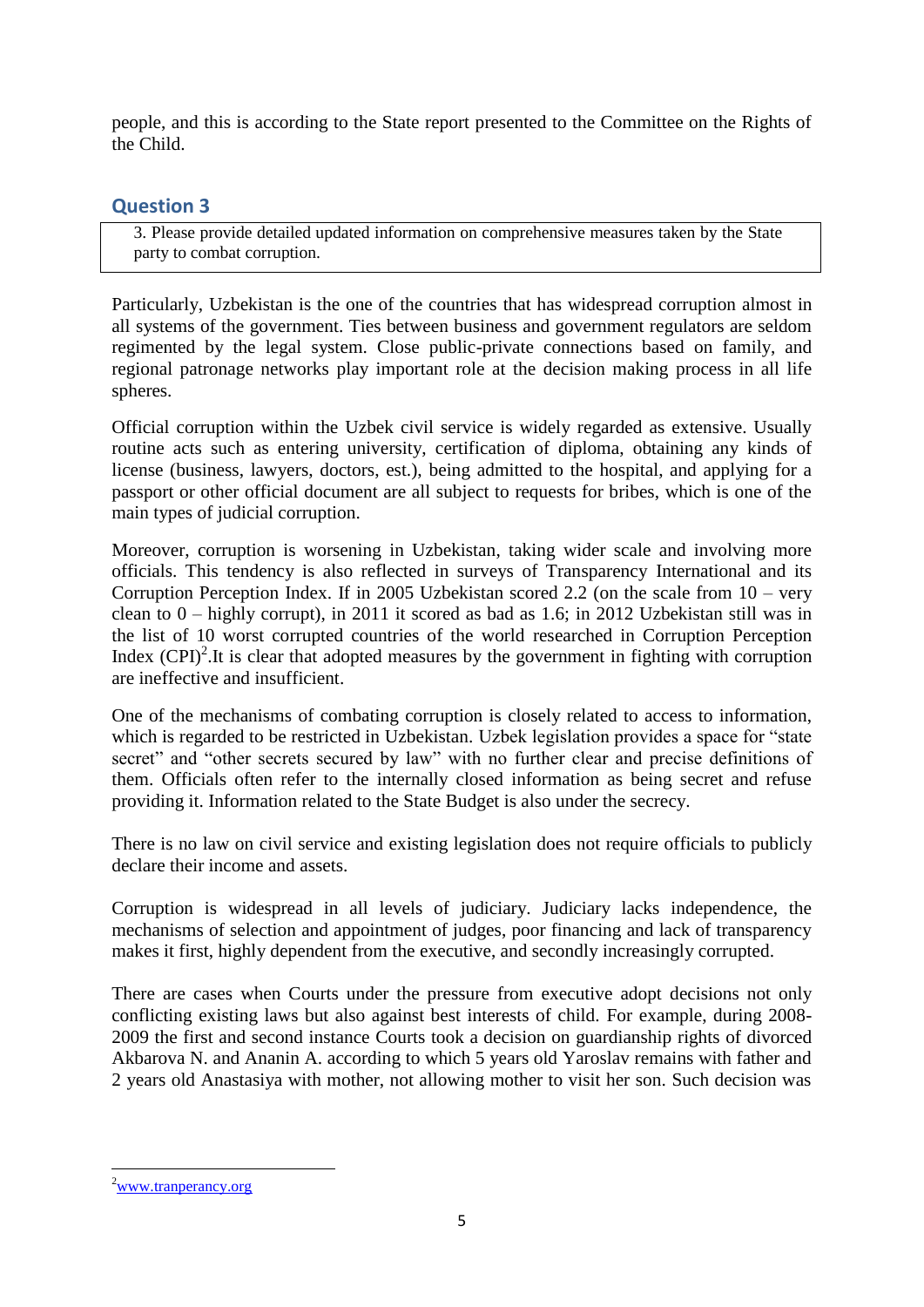adopted as a result of pressure from the Cabinet of Ministers where plaintiff–Ananin Alexandr worked and was violation of the Family Code of Uzbekistan<sup>3</sup>.

## <span id="page-5-0"></span>**Question 5**

5. Please provide detailed updated information on the status of the draft legislation for raising the marriageable age for girls to 18 years.

In its previous Concluding Observations Committee on the Rights of the Child recommended:

*"The Committee welcomes the information that the minimum age of marriage will be set at age 18 for both girls and boys as recommended in previous concluding observations. The Committee recommends that the State party expedite the legislative reform to that effect."*

To the moment of writing this report the draft law on increasing the marriageable age has not been adopted. Furthermore, it is not on the upcoming agenda of Parliament.

Legislation and reforms related to the improvement of the situation with women rights, combating domestic violence, breaking patriarchal stereotypes are treated with hostility by the Government, which is instead prefers to keep "traditions and cultural values" where women are far from having equal rights with men.

According to the National Centre on Human Rights of Uzbekistan - the draft law "On State Guarantees of Equal Rights and Opportunities for Men and Women" developed by this organisation passed national and international expertise in March 2006<sup>4</sup> was presented to the Parliament. Similar situation is with the law on domestic violence. Uzbekistan's delegation constantly feeds UN Committees member with promises on adopting appropriate laws on every session; however, no practical steps are being taken.

By keeping this discriminatory provision State creates space for early marriages, which in turn leads to the number of problems and risks that girls have to face after marriage. This all in aggregation with the widespread problem of domestic violence and the traditional role of women in the society worsens the situation. In 2013, in Horezm region, 17 years old girl died after giving birth to a child by Cesarean operation. She was forced to marry her cousin at the age of  $16^5$ .

In southern part of Uzbekistan, there are number of cases of self-immolation of women and girls, however not all of them are reported. This is generally caused by the conflict with family of husband and their attempts to put very strict control over women and girls. There were some efforts by the nongovernmental organisations creating shelters and rehabilitation centres for victims of domestic violence funded by the US Embassy. However, these efforts were wasted as government started campaign against the civil society organisations, which in turn led to the closure of organisations working in this field since 2005.

<sup>&</sup>lt;sup>3</sup>Articles 76-78 of Family Code of the Republic of Uzbekistan and article 13 of Law "On Guarantees of Child Rights"

<sup>4</sup> <http://www.uzembassy.ru/5508.htm>

 $5\overline{\text{Case of Horezm local human rights group Najot}}$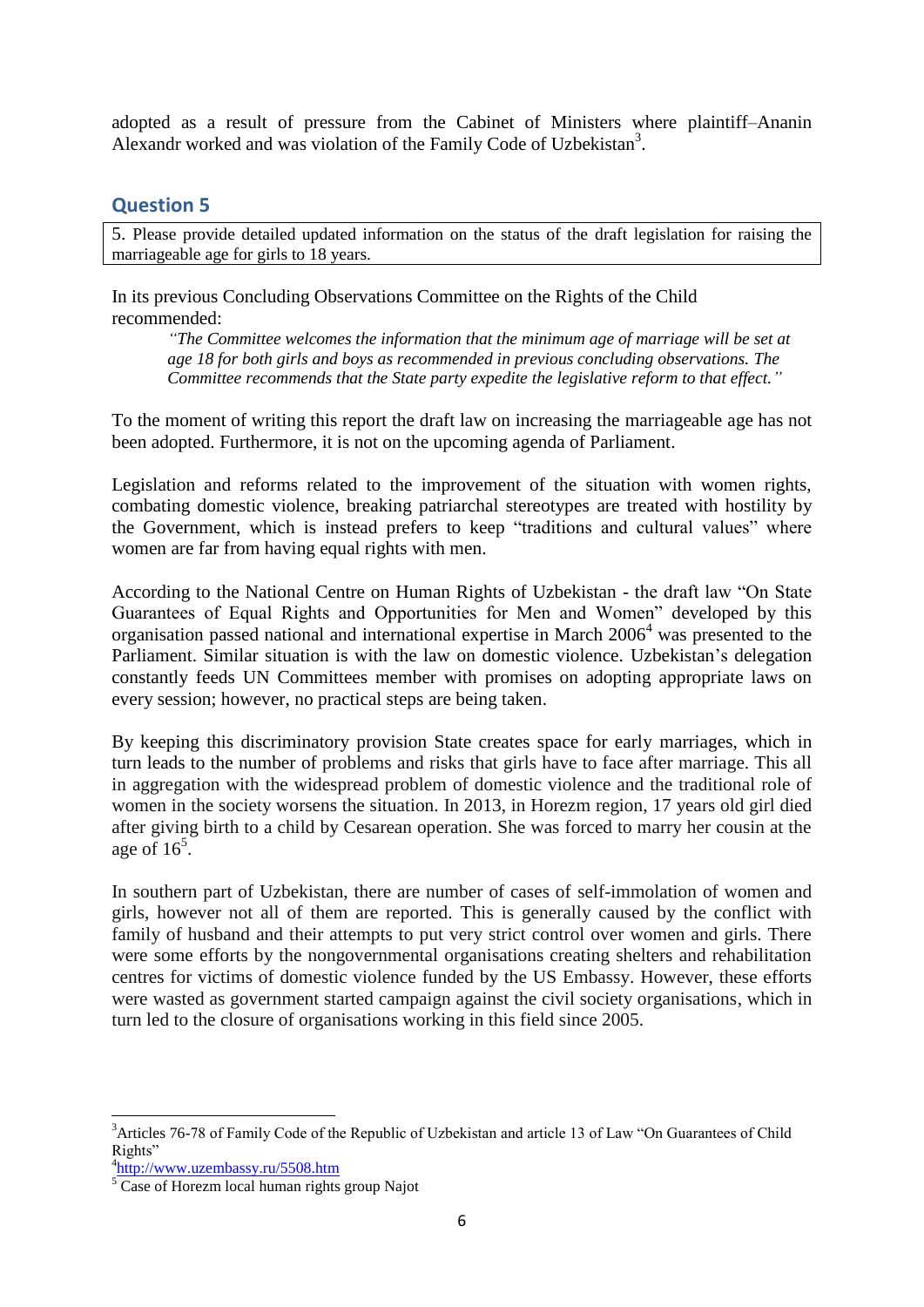#### <span id="page-6-0"></span>*Update on Early Marriages*

Parliament of Uzbekistan adopted new law devoted to prevention of early marriages negative consequences in the end of April 2013. Amendments and additions were introduced to Family Code, Criminal Code and Administrative Code. From  $1<sup>st</sup>$  of May there will be criminal and administrative liability for breaking the legislation on marital age. In particular Criminal Code now provides article 125(1) "Breaking legislation on marriageable age" with a punishment of penalty from 20 to 30 times of minimal monthly wage or correctional works up to 1 year or arrest up to 3 months, for coming into factual conjugal relations with a person falling short of established marital age. In the same manner punishment is provided to parents who force marriage of person falling short from marital age and for performing religious marriage ceremony.

This positive development should be noticed and Bureau for Human Rights and Rule of Law looks forward for appropriate implementations of the new Law.

# <span id="page-6-1"></span>**Question 6**

6. With reference to the State party's report (CRC/C/UZB/3-4, para. 391) to the Committee, please provide specific details on the criteria and determination process for the State party establishing the extent to which a "child`s freedom to have and express opinions may be limited according to the procedure established by law".

In its previous Concluding Observations Committee on the Rights of the Child recommended:

*"That the State party, in accordance with article 12 of the Convention: (a) Promote and facilitate respect for the views of children and their participation in all matters affecting them; (b) Ensure that children be provided the opportunity to be heard in any judicial and administrative proceedings; (c) Provide educational information to, inter alia, parents, professionals working with and for the children (see paragraph 18 (b)), the Mahallas Committees and society at large on children's right to have their views taken into account and to participate; (d) Undertake a regular review of the extent to which children's views are taken into consideration and of the impact this has on policies, programmes and on children* 

#### <span id="page-6-2"></span>**Freedom of Speech**

*themselves".*

Overall, the right of freedom of speech is very limited in Uzbekistan. According to Reporters without Borders's Freedom of Press Index Uzbekistan is one of the worst offenders of this right occupying 164th place out of 179 countries reviewed.

The local mass media organizations are totally under government control; it is impossible for independent journalists to work legally in Uzbekistan as it is highly unsafe, therefore, those who officially work in Uzbekistan are forced to be loyal to the government. All Internet media that questions or criticizes the present political regime and its leadership has blocked by the government. The Cabinet of Ministers' Decree #33 from February 2006 prohibits journalists to work for any foreign media organization without accreditation from Ministry of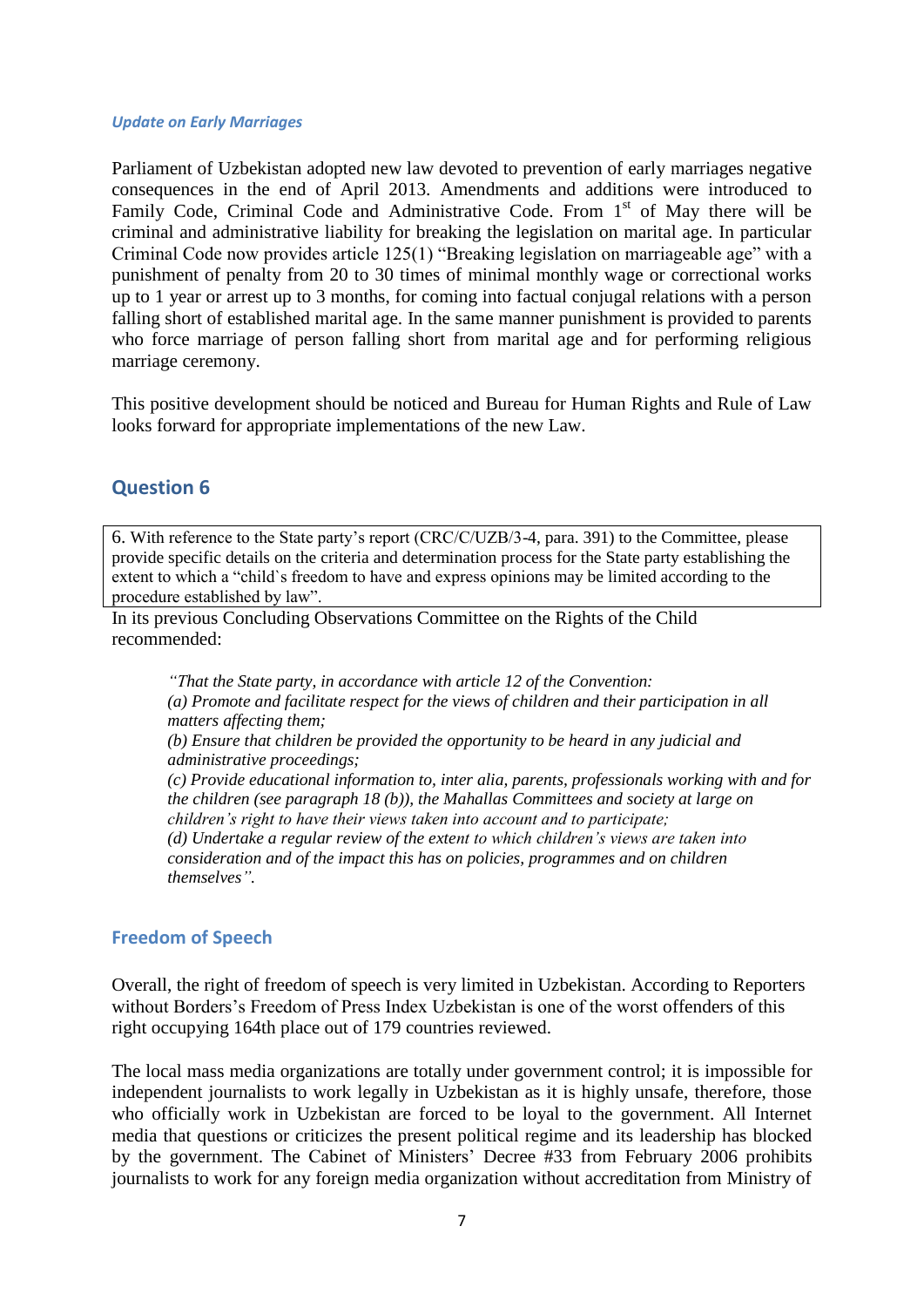Foreign Affairs, which is nearly impossible to obtain. Many independent journalists have had no choice but to flee to other countries in order to avoid of threats to their lives. Furthermore, the numbers of persecuted and imprisoned journalists are increasing.

In such environment, freedom of expression of children is also highly limited. Although officially censorship is prohibited in Uzbekistan, government promoted self-censorship by making editors-in-chief responsible for the content of publications and using vague reasons for binging journalists into responsibility for publications. For instance, Article 16 of the Law "On Guarantees of Child Rights" provides that every child has a right to receive information not bringing harm to his health, moral and spiritual development, search, receive and spread any information, with exception limitations provided by legislation. However, Uzbek legislation does not provide clear guidelines on what can harm "moral and spiritual development". Furthermore, existing stereotypes promoted at the State level brings absurd prohibitions.

In this manner any attempt to educate children on sex is recognized as harming the morality, spirituality and contradicting local cultural values.

## <span id="page-7-0"></span>**Access to information**

Although access to information is declared by the Constitution of Uzbekistan State with bylaws significantly restricts this right. Uzbek Government remains one of the most closed governments in the world, keeping covertly information about its activities both to its own people and outside. People of Uzbekistan are not able to find any basic information on incomes from cotton, gold, gas and etc. The only information accessible to citizens of Uzbekistan could be of personal type, however, even this information could be limited.

Evidently, access to information by children is worse complicated. There are no mechanisms ensuring the right of the child to request information from appropriate authorities.

As a heritage from the Soviet Union the system of primary and secondary education does not see children as equal and active participants of the learning process. It is not a general practice for school administration to inform pupils of the rights, of information related to them. Schools children did not know school charters and in some cases even did not know that such exists. Children are not provided with clear information on the assessment criteria, the role of teachers, administration and pupils.

An instrument seriously and unreasonably affecting freedom of speech and access to information of children is officially adopted in 2009 Programme: "On measures to increase national spirituality and preventing practices alien to the way of life and mentality of Uzbek people". In this document government strictly opposes any ideas conflicting with the policy of preserving national culture. In general, it is aimed to promote prudency, prevent immorality and dissoluteness without defining of this terminology allowing authorities to interpret them freely.

This document significantly restricts children's access to information as in this document State recommends limiting access of underage persons to information related to sexual education, prohibition of publication of materials not peculiar to our national culture, including Internet and SMS services. No clear classification on what is peculiar to our national culture is given though.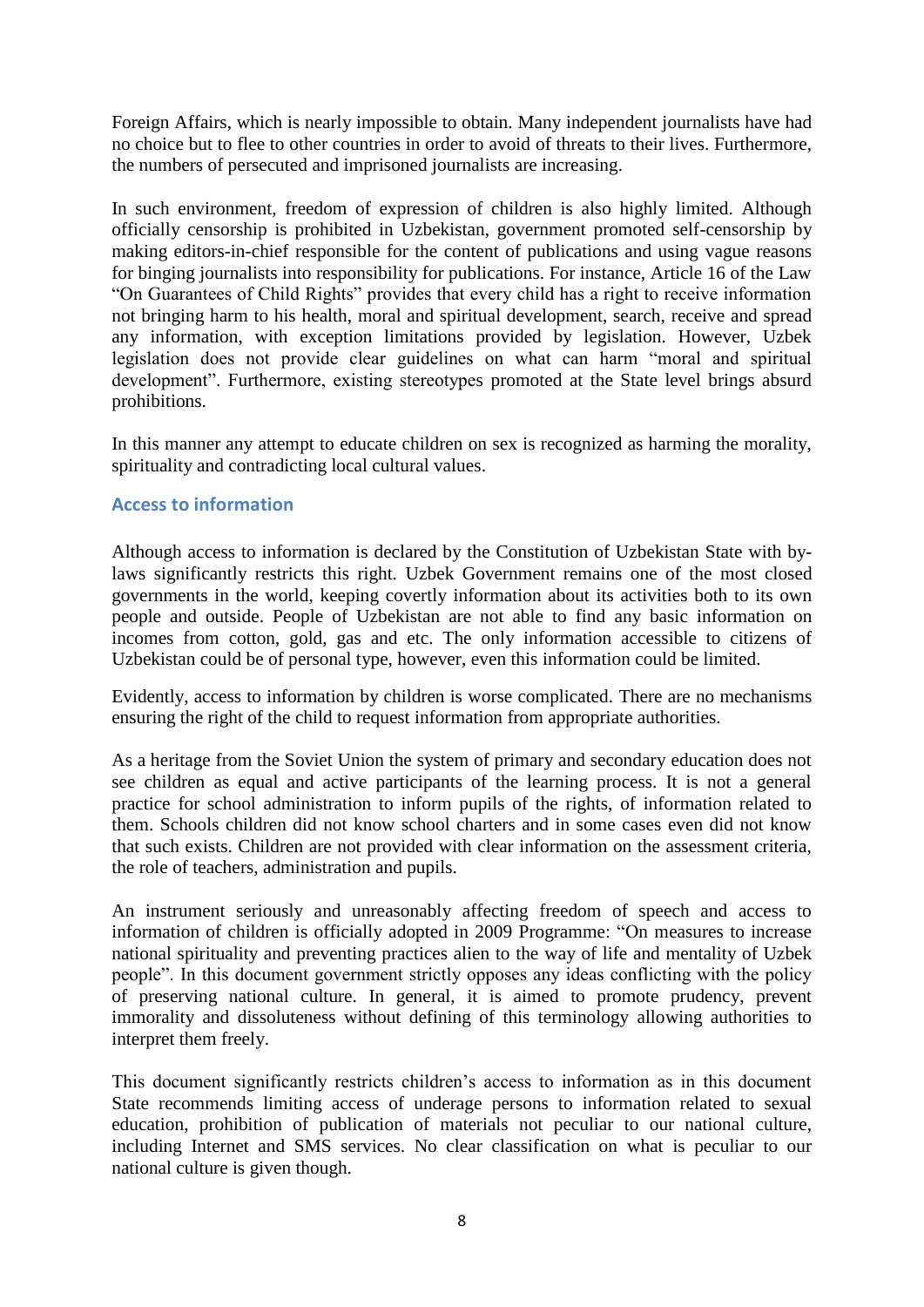Anecdotally, when whole world is combating early pregnancies and sexually transmitting diseases, Uzbek Government prohibits the sale of contraceptives to persons below 16 and does not allow using the term "condom" in the publications for adults. Instead it is recommended to use term "individual protection mean" and all State founded or controlled NGO were forced to republish their leaflets containing word "condom".

# <span id="page-8-0"></span>**Question 7**

7. Please provide information on the reasons for placement in residential or alternative care being the predominant means of dealing with children deprived of a family environment. In doing so, please also provide specific information on:

(a) The assessment, decision-making and placement procedure, standards and protocols for the placement of children in alternative care;

(b) Inspection, review and contact with parents;

(c) Complaint mechanisms available to children for cases of abuse, violence and/or maltreatment in the context of residential and/or alternative care.

In its previous Concluding Observations Committee on the Rights of the Child recommended:

- *(a) To adopt a comprehensive strategy and take effective measures to reduce and prevent the abandonment of children and the deprivation of their family environment, e.g. community programmes at local level, inter alia, those aiming at poverty reduction, services accessible to parents, training programmes for parents, parental guidance and counselling, and family mediation services;*
- *(b) To develop policies and procedures to ensure that children do receive, when necessary, adequate alternative care that fully respects the provisions of the Convention;*
- *(c) To ensure that the implementation of the law on the Guarantees of the Rights of the Child respects the principles of the Convention in particular with regard to family environment, adoption, parental authority, legal guardianship, foster placement, placement in institutions;*
- *(d) To take measures to increase and strengthen foster care, in particular family-type foster homes and other family-based alternative care, and to place children in institutions only as a last resort;*
- *(e) To ensure that the decisions to place children in institutions be for a certain period of time and examined periodically to evaluate the possibility that the child might be reintegrated into his/her family or identifying an adoptive family;*
- *(f) To take all necessary measures to ensure that children are placed in institutions only as a last resort, and that they enjoy all rights of the Convention and in particular receive appropriate protection, education and health care, and that the living conditions in institutions are of the highest standard and regularly monitored;*
- *(g) To strengthen complaints mechanisms for children in institutions to ensure that they deal with complaints of ill-treatment effectively and in a child-sensitive manner*

The Government of Uzbekistan lacks comprehensive strategy for preventing the abandonment of children. There is no specialized social services would identify the vulnerable (violent-prone) families, provide them with social and crisis support in order to strengthen the family ties and prevent negligent treatment of the child.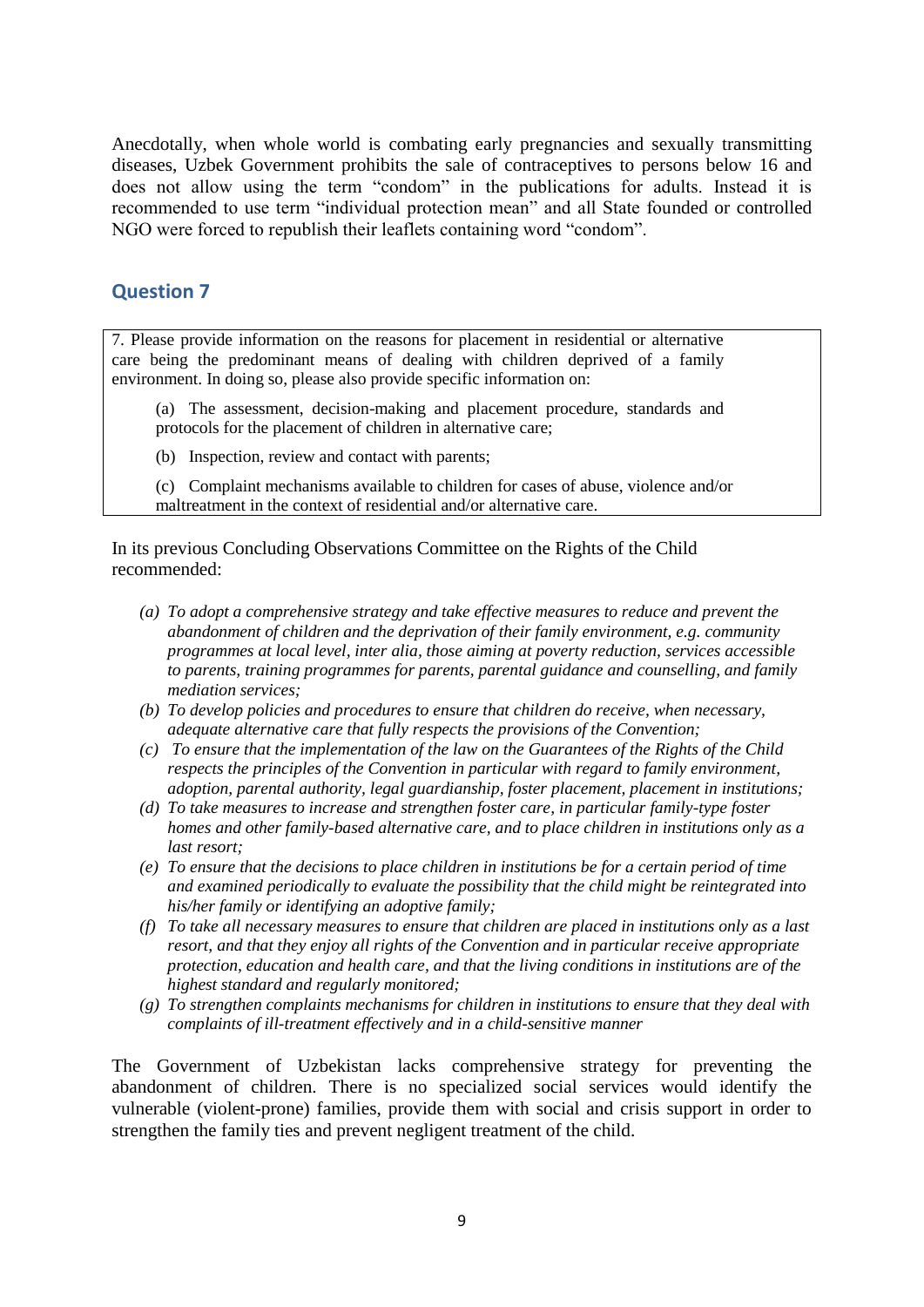Furthermore, officials avoid using word "poverty" in their vocabulary and prohibit it to the local media, instead, the terminology "families with low income" is used. To the certain extent, such approach leads to veiling the problem and worsens it as no measures are taken to combat poverty in Uzbekistan. People looking for jobs and attempting to earn for life are forced to leave to other countries. In many cases both parents are had no chance to find a job in the country, and left to neighbouring countries like Kazakhstan and Russia, and children left to guardianship of aged grandparents. In case of the death of latter, children end up on the street or orphanages.

Increasing number of single mothers abandoning their children is a result of significant cuts in social allowances allocated to such category of citizens. Under the cover of decentralizing power to citizens self management units – Mahallas, State still left itself strong control over this body through the mechanisms of appointment/election of Mahalla heads. Mahalla is responsible for social allowances distribution to single mothers and needy families. Allocation of allowances is at the discretion of Mahallas with the certain criteria developed by the Government. Mahalla examines family's living conditions and calculates average income per family member. It can refuse social allowances allocation if family possess s TVset, fridge or carpet.

In the past 5 years categories of citizens receiving social allowances decreased significantly. However, this drop was not correlated with any growth of citizens' welfare.

The Mahallas can refuse to grant children with these allowances for political reason. Human Rights Watch reported denial of social services to single mothers whose husbands' fled country during Andijan events in 2005<sup>6</sup>.

Large numbers of single mothers and recognition of their need for aid ruins the attempt of State officials to create nice picture of only happy families living in Uzbekistan. This kind of ignorance policy violates rights of both – women and children.

Unemployment most hardly strikes single mothers as employer will be reluctant to hire woman with children. Single mothers face problems in placing their children in kindergartens, as firstly they are paid, and secondly they work only until 5 pm, while in the majority of organisations' working hours are until 6 pm. Children of mothers who are surrounded by such circle of problems and no aid from the State end up abandoned in the orphanage or in the worst case, are forced to live on streets.

## <span id="page-9-0"></span>**Institutional Care System**

**.** 

The system of institutional care needs serious reformation. It is necessary to change approach to orphanage organisation and working methods. It is extremely important to condemn and criminalize cruel and inhuman forms of treatment and punishments used in orphanages; to train personnel and make their job prestigious and well-paid; adopt other measures to create comfortable environment for children.

In most orphanages children have no opportunities to develop their communicational and interpersonal skills. They are not adapted to life in society outside of the institution. Children

<sup>&</sup>lt;sup>6</sup>"Saving its Secrets" May 12, 2008 Human Rights Watch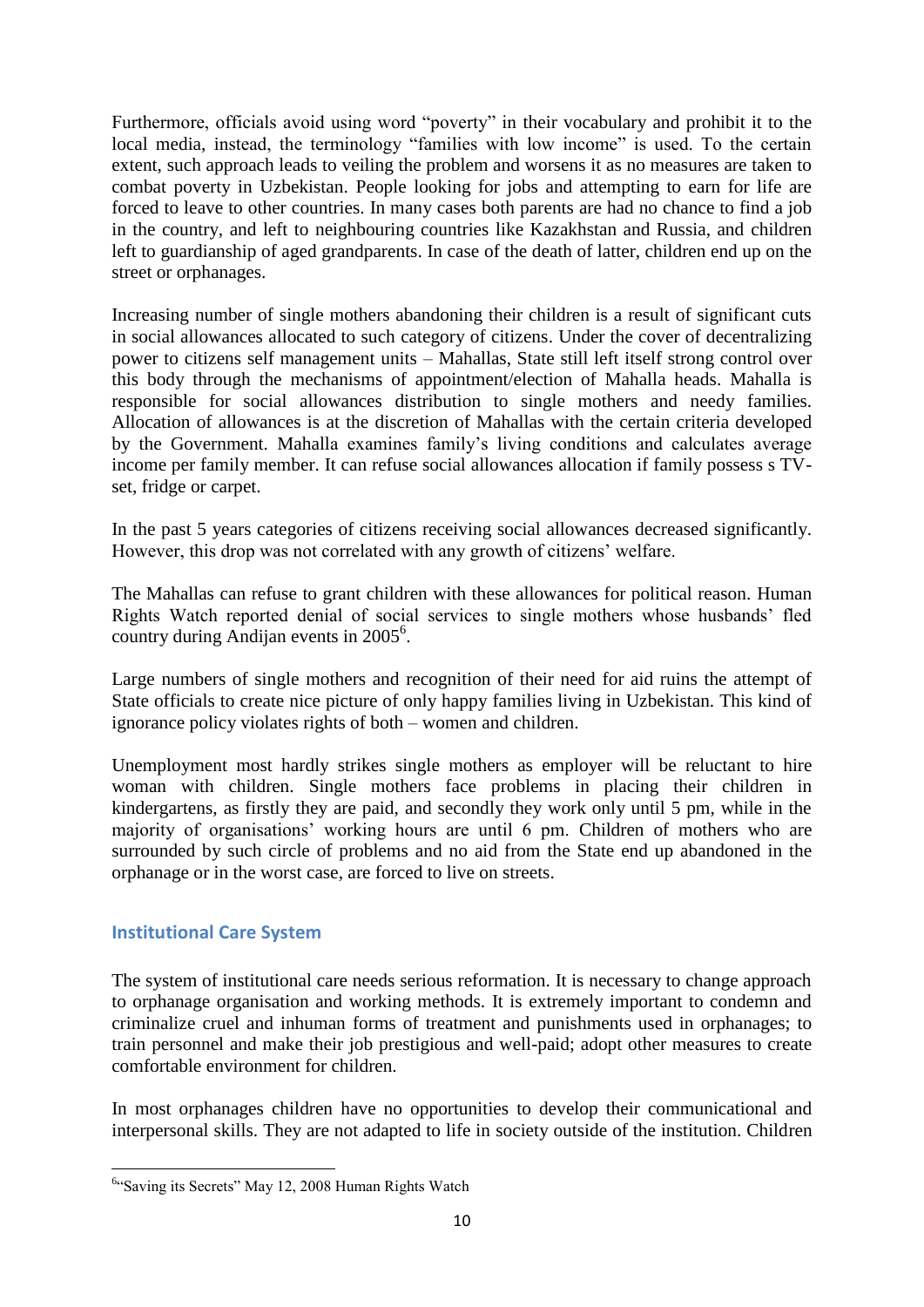leaving orphanage have not been able to develop the practical, routine skill to survive in society. Graduates of orphanages have low training levels and lack the skills necessary for successful job-hunting. It is much harder for them to get their lives going and continue their studies. In most of the cases children attempting to enter university have no money to pay for their studies and the Government does not provide any special tuition quota for orphanage children to enter universities.

Also, there is no mechanism adopted by the state to follow-up of children who have left institutional care. In the last 20 years there was not a single monitoring published. It is clear that State officials prefer to silence this problem as in case of disclosing or open discussions it will show deterrent scale of unsettlement of children after leaving orphanage.

AccordingtoUzbeklegislation,children,placedinorphanages,graduateattheageof 15-17 after completing 9 years of secondary education<sup>7</sup>. Law provides the right for housing, either one secured upon placement in the orphanage or new private place to live if no housing could be secured before placement<sup>8</sup>. However, under the different reasons graduates of orphanage are forced to wait for housing for several months if not years. In many cases housing allocated for a child is not suitable for living and requires fundamental repair works.

This waiting period children become most vulnerable to involvement in criminal activities. According to information from the officer of one of the Tashkent orphanages to the January 1<sup>st</sup>, 2012, two hundred graduates were permanently registered on the address of this state institution, however, where these children are now is unknown.

According to information from lawyers, in February 2013 two graduates of orphanage 30 of Tashkent killed 40 years old man in order to possess his bicycle, which they later sold. When arrested they did not regret the crime, instead they were glad that they will have a shelter and food for the next several years in detention places.

Girls have high risk to become involved in prostitution to earn for shelter and food.

In 2010 Cabinet of Minister adopted Resolution 164 "On Order of Provision of Housing for Orphans and Children Deprived from the Family Care". According to this Resolution children left without parental care should be provided with the housing. If such was not secured before placement to orphanage and there is no heritage belonging to a child, Government allocates targeted transfer from the Budget to buy housing for the concerned child. In the two and half years the authors of this report have know not a single case of such allocation. Though according to the anonymous source in the local government, on the 01 January 2013 there were more than 100 children on the waiting queue for housing<sup>9</sup>.

*Thus, it is necessary to create Youth Houses where children from 16 graduating orphanages could temporarily live until resolving their housing problems. At the same time Youth Houses should become a comprehensive programme for children's adaptation to adult live, learning skills for financial budgeting, organisation of households and many other skills.* 

1

<sup>&</sup>lt;sup>7</sup>Resolution of Cabinet of Ministers 230 as of 17.10.2008

<sup>8</sup>Resolution of Cabinet of Ministers 164 as of 02.08.2010

<sup>&</sup>lt;sup>9</sup>Interview with local government officer on February 2013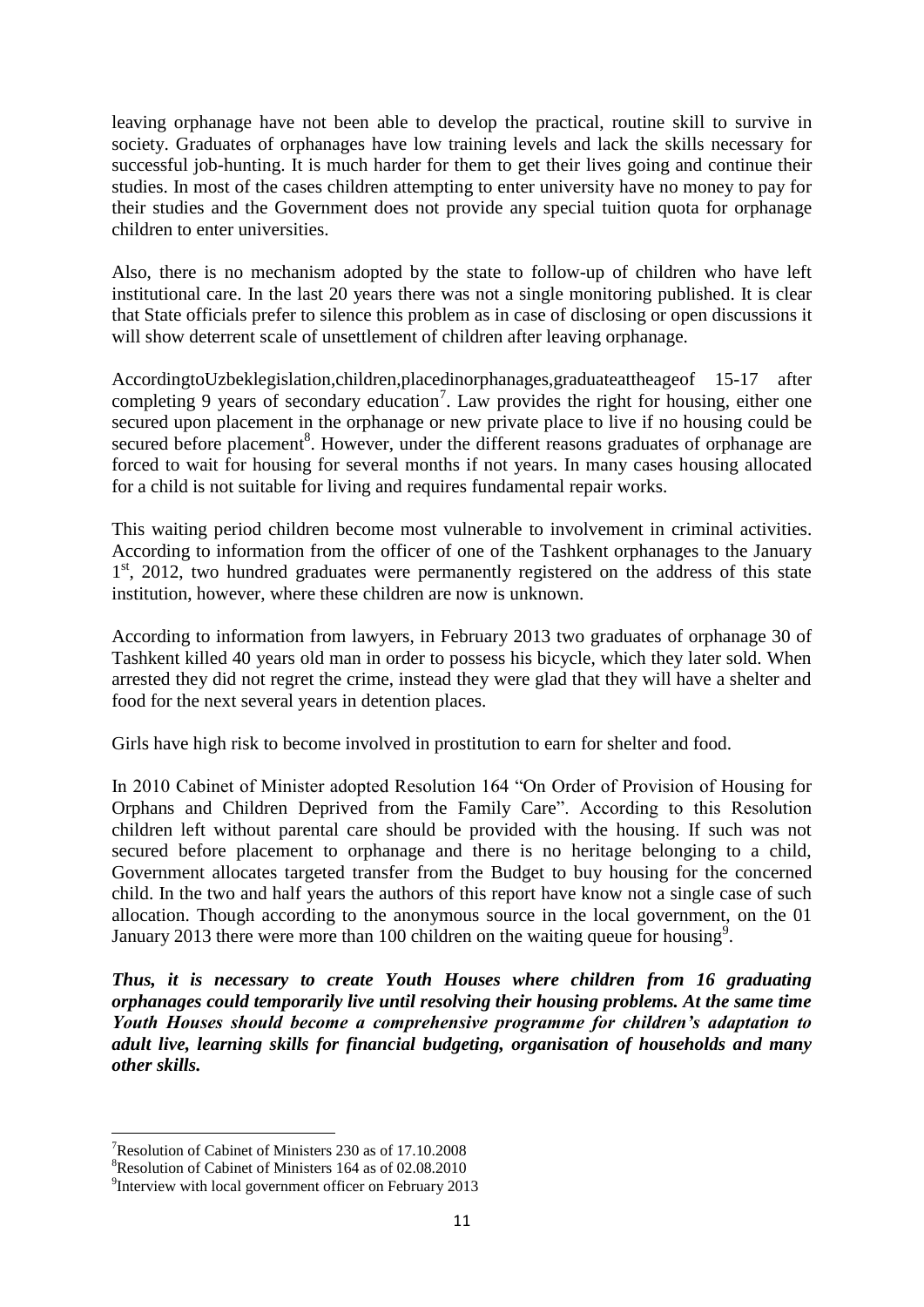#### <span id="page-11-0"></span>**Adoption and alternative care**

There is no programme for parents wishing to adopt or take guardianship over children. It is important to implement compulsory programme, including psychological and pedagogical basics for childcare for people wishing to adopt.

Allowances provided for patronage/foster families are not sufficient for living and do not promote the system of alternative care.

# <span id="page-11-1"></span>**Question 9**

9. Please provide updated, detailed information on the specific measures undertaken by the State party to address the issues of access, affordability and quality related to education, as acknowledged by the State party in paragraph 820 of its report to the Committee.

In its previous Concluding Observations Committee on the Rights of the Child recommended:

*"That the State party, taking into account the Committee's general comment No. 1 on the aims of education (2001), undertake all necessary measures to ensure that articles 28 and 29 of the Convention are fully implemented. In particular, the State party should: (a) Ensure that primary education is free and accessible to all children, taking also into account the Dakar Framework for Action (2000); (b) Take measures to eliminate all hidden costs of school attendance; (c) Take the necessary measures to improve the quality of education and to provide quality training for teachers;*

*(d) Ensure that refugee children have access to free primary education and facilitate access to secondary education"*

The problem with hidden costs of education remains ignored since the last revision of Uzbekistan by the Committee. Even though the school education is free, parents still have to pay a number of costs, in particular, the cost of "renting books", school uniform, renovation of school, "present" to teachers. School regularly collects money to so-called "school and class funds", force parents to pay for the services of school guards. There is no state control over these funds.

Parents driven in poverty cannot afford paying high costs of their children going to school and even are forced to prevent them from attending it. On the belief that in future, sons will be breadwinning; the choice of giving education is always with the boy children.

Not attending compulsory education assumes heavy penalties on parents, this policy is not proving to be effective. It is rather more effective to introduce incentives for sending girls to the school rather than penalizing.

Total collected in 2012-2013 school year in one of the Tashkent schools was from 200 000 sums to 350 000 sums compared to the minimum monthly salary of 79590 sums<sup>10</sup>

<sup>&</sup>lt;sup>10</sup>Presidential Decree from 09.11.2012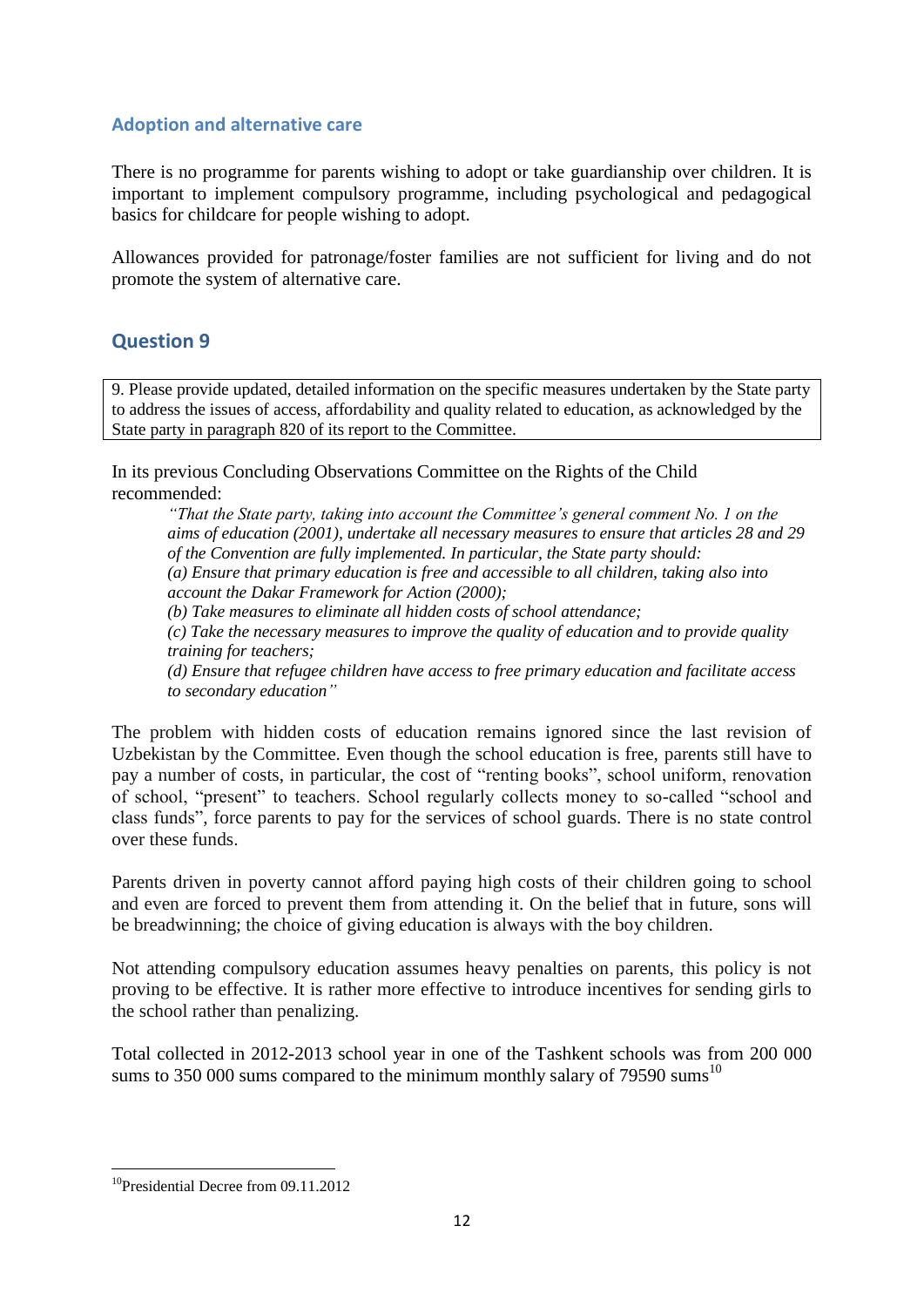#### <span id="page-12-0"></span>**Corporal Punishment and Violence against Children in Educational Institutions**

In its previous Concluding Observations Committee on the Rights of the Child recommended:

*"That the State party take into account its general comment No. 8 on the right of the child to protection from corporal punishment and other cruel or degrading forms of punishment (2006), and:*

*(a) Prohibit corporal punishment by law in institutions and the family and ensure that legislation is properly enforced in schools and institutions, and complied with in the family;* 

*(b) Carry out public education campaigns about the negative consequences of ill-treatment of children in order to change attitudes about corporal punishment, and promote positive, nonviolent forms of discipline in schools, in institutions and at home."*

Child labour is widely used in schools for cleaning the territory, repair works. On the everyday basis schoolchildren are forced clean up the territory of the schools instead of participating in classes.

According to a parent A.H. her son studying in *school 59* of Tashkent is forced to clean the territory on the weekly basis, sweeping, removing leaves and other jobs instead of classes. All complaints to the school director and Ministry of Education remained ignored $^{11}$ .

State institutions such as orphanages, invalids homes, and etc, use child labour both as a punishment for inappropriate behaviour and force children to work at private issues of institution's administration. Legislation does not provide clear regulations on the issue to which extent children can be involved in working in the institutions, thus no adequate control is conducted.

In many schools, boarding schools and orphanages different forms of violence is a general practice.

In school 110 of Tashkent city, teacher of  $1-3<sup>rd</sup>$  classes Vera Belova was accused by a parent of pupil studying in Belova's class in cruel treatment against children. Belova used to shout at children if they do not understand a lesson; keep children who are late even for a few minutes outside of the classroom standing until the end of the lesson; humiliated and punished a boy as he forgot to bring hygienic bag. Parent submitted compliant to school administration, however at the moment, no adequate measures were taken against Belova.

The above discussed Programme "The Measures to Increase National Spirituality and Preventing Practices Alien to the Way of Life and Mentality of Uzbek People<sup>"12</sup> requests to take actions against haircuts contradicting our national culture. Free interpretation of this programme and ambiguness led to the following situation:

As reported by anonymous parent, in the school 59 of Tashkent city, the director Fahriddin Shamsiev during regular gathering forced pupils, who wear modern haircuts having back hair to the middle of the neck, to trim off what he perceived to be longer than pupil should wear. The director beat boys, who refused.

 $11$ Interview with a parent who requested to remain anonymous on January 2013

<sup>&</sup>lt;sup>12</sup> Adopted in 2009, discussed in this report Access to Information section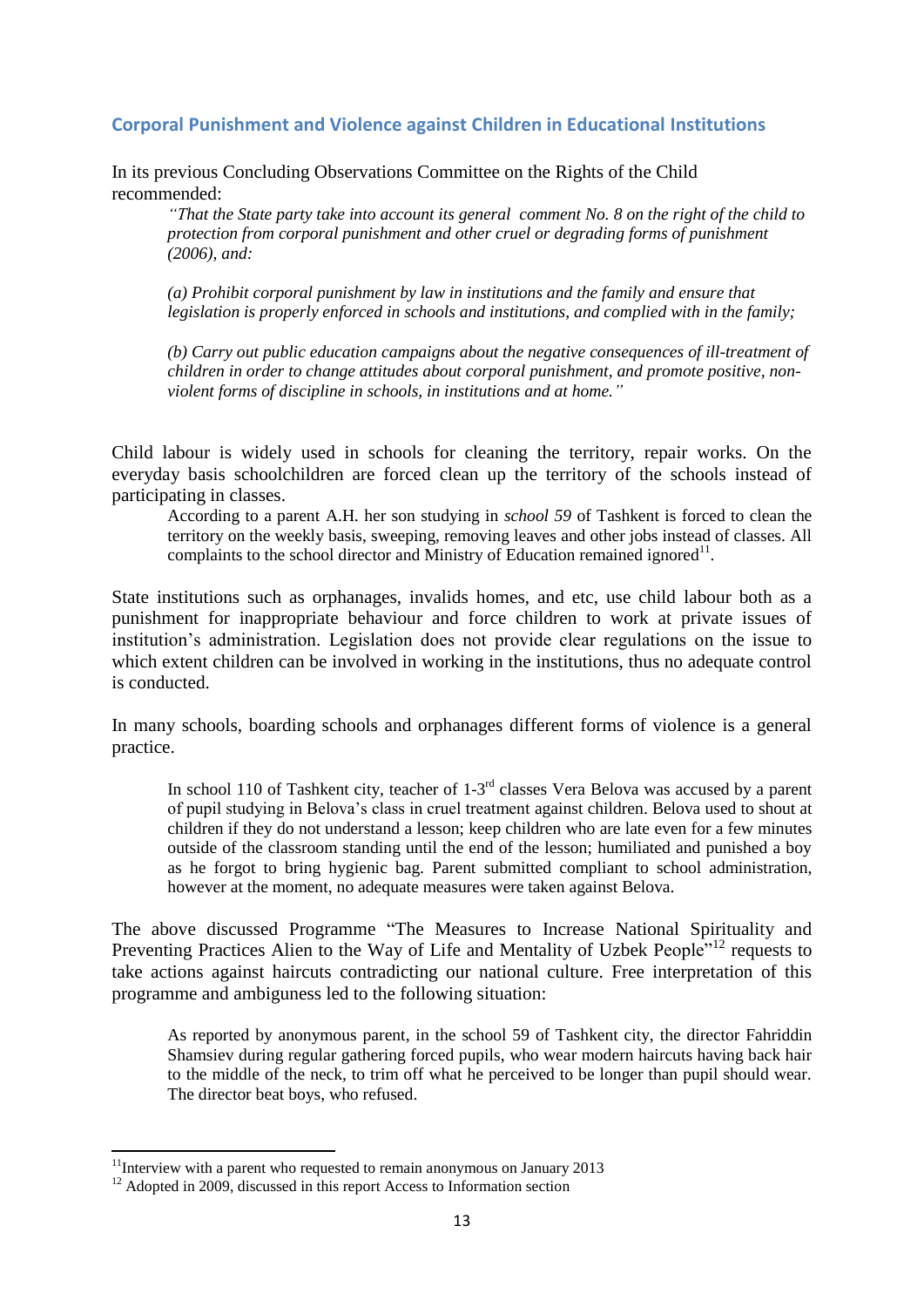In every orphanage of Uzbekistan children face daily violence and abuse even for very small fault. The practice of punishment is heavily used instead of encouragement for the right behavior.

There are cases when children are abused by the school administration on political grounds. HRW reported that some children of Andijan refugees have faced humiliation and the threat of disciplinary measures by the school administration, and in some cases have been prevented from continuing their education. Some report that teachers call the students whose fathers fled the country "children of enemies of the state."<sup>13</sup>

# <span id="page-13-0"></span>**Question 10**

10. Please provide detailed information on the measures, if any, taken by the State party to implement International Labour Organization Convention No. 138 (1973) concerning Minimum Age for Admission to Employment and Convention No. 182 (1999) concerning the Prohibition and Immediate Action for the Elimination of the Worst Forms of Child Labour. In doing so, please provide specific information on effective time-bound measures, if any, to eradicate the forced labour of, or hazardous work by, children under 18 years in cotton production, including in family-run cotton farms.

In its previous Concluding Observations Committee on the Rights of the Child recommended:

#### *(e) Guarantee that the cotton harvest season does not compromise children's right to education.*

Uzbekistan's use of child labour since the Soviet times remained uncurbed until 2011, when international complaints against child labour, lead by international human rights organisations and companies such as Adidas, H&M, and Marks and Spencer, lead to the cessation of child labour in cotton harvesting for 2012.

Using child labour at cotton harvesting is not only economic exploitation but also violates access to education. Thanks to international campaigns against child labour in Uzbekistan, in 2012 harvest Government took a decision not to take children from schools for cotton picking. At the same time, the college students aged from 16 to 18 still worked at cotton fields, and the Government forced all schoolteachers to go on fields to pick up cotton, while children were kept in classes for 5-6 hours without lessons.

In many of schools parent were (not-officially) offered to pay certain amount of money to hire another worker for cotton picking, and keep schoolteacher in their classes. In Tashkent the sum to be collected from each child was from 250 000 to 350 000 sums (approximately 120-170 US Dollars by the rate of Central Bank of Uzbekistan in March 2013.) For parents having more than 1 child, such amounts were unbearable.

# <span id="page-13-1"></span>**Question 11**

**.** 

11. Please provide updated information on any measures undertaken by the State party to establish a

<sup>&</sup>lt;sup>13</sup>"Saving its Secrets" May 12, 2008 Human Rights Watch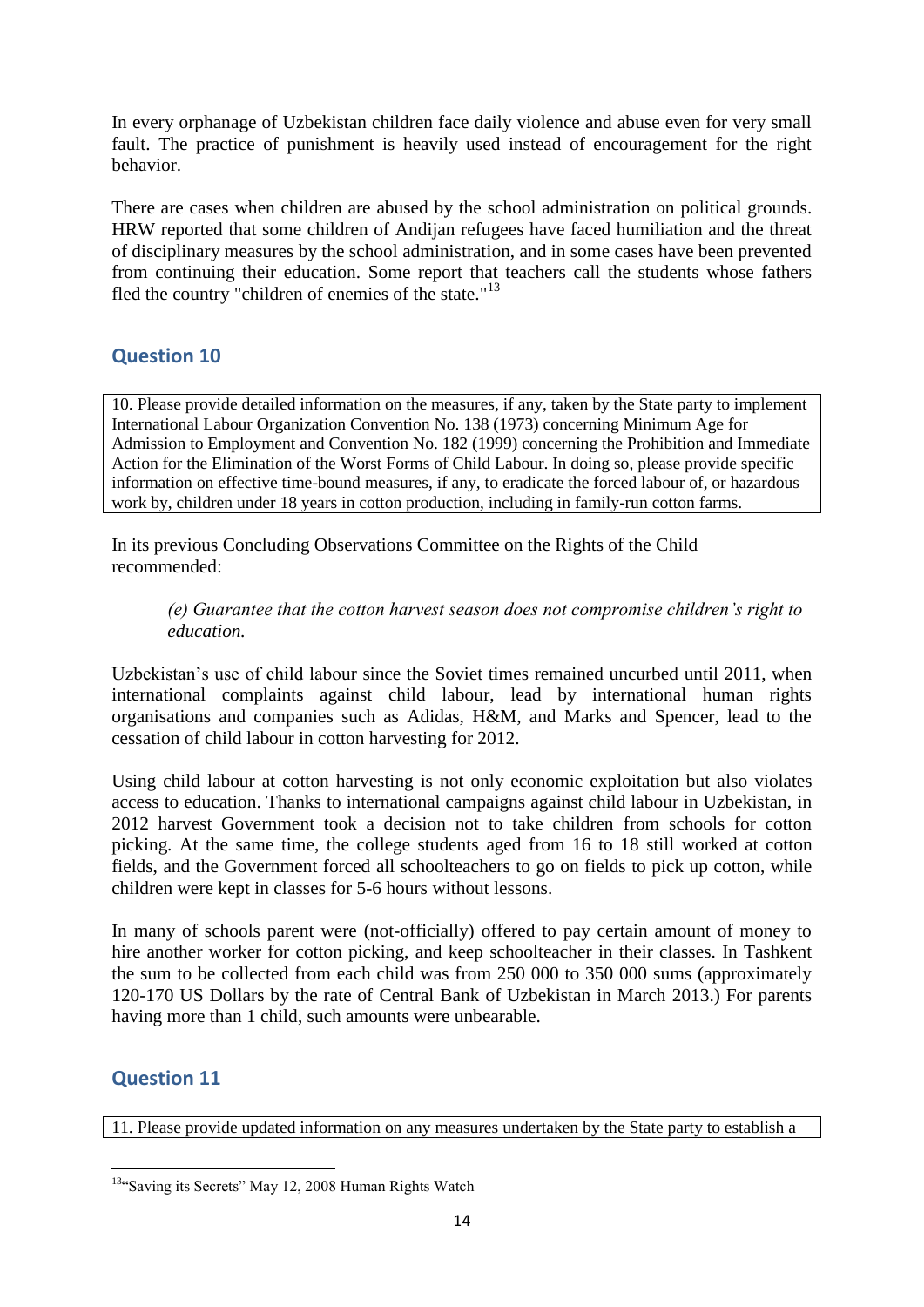<span id="page-14-0"></span>juvenile justice system.

**.** 

#### **Torture and ill-treatment**

In its previous Concluding Observations Committee on the Rights of the Child recommended:

*"(a) To amend the relevant provisions of its Criminal Code in order to ensure a consistent interpretation of the definition of torture by the judiciary and the law enforcement authorities, as recommended by the Committee against Torture and the Human Rights Committee in 2002 and 2005, respectively (CAT/C/CR/28/7 and CCPR/CO/83/UZB);* 

*(b) To undertake systematic training programmes at the national and local level, addressed to all professionals working with and for children (see paragraph 18 (b)), and the Mahalla Committees, on prevention of and protection against torture and other forms of ill-treatment;* 

*(c) To investigate the allegations of torture and ill-treatment of persons under 18, and take all measures to bring the alleged perpetrators to justice;* 

*(d) To implement the National Plan of Action for the implementation of the Convention against Torture and pay particular attention to measures related to children."*

The definition of torture provided in article 235 of the Uzbek Criminal Code still does not comply with the article 1 of the UN Convention against Torture (CAT).

Uzbek definition of torture reads as following:*"… unlawful psychic or physical influence on the suspect, the accused, the witness, the victim or other participant in the criminal process or the convict serving a sentence, or their close relatives, by means of threats, causing blows, beating, torturing, causing suffering or other unlawful actions committed by an inquiry officer, investigator, procurator or other employee of the law enforcement organs or penal institutions, with the aim of obtaining any kind of information, confession of committing crimes, arbitrary punishments for committed actions or forcing to commit any kind of actions"(emphasis added).* This definition literally legalized torture in Uzbekistan by using word "unlawful". It could be interpreted that the law enforcement representing law in Uzbekistan are allowed to use torture and this will be lawful psychic or physical influence. The term "unlawful" was adopted by mistake and caused a great deal of confusion in the interpretation of that word by national as well as foreign human rights organisations and lawyers. Furthermore, this definition does not provide the use by the third person to influence, as it is stipulated by the Convention.

As a result of international pressure, in 2004, the Supreme Court's Plenary Resolution was adopted,<sup>14</sup> stating that the courts of the Republic of Uzbekistan have to use for their guidance the definition of "torture" provided in Article 1 of the Convention against Torture.

Despite the fact that government claims that a Supreme Court Plenum Resolution was adopted, it is important to know that notably, all judges, investigators and law enforcement personnel use only the Criminal Code in their everyday work, and continue to ignore or are unaware of the Supreme Court Plenary resolution of 2004. For this reason, it is vital that this resolution be implemented through Uzbekistan's Criminal Code.

 $14$  The explanations of the Supreme Court have a mandatory power over lower instance courts pursuant to the Law "On Courts" No. 162-II of December 14, 2000.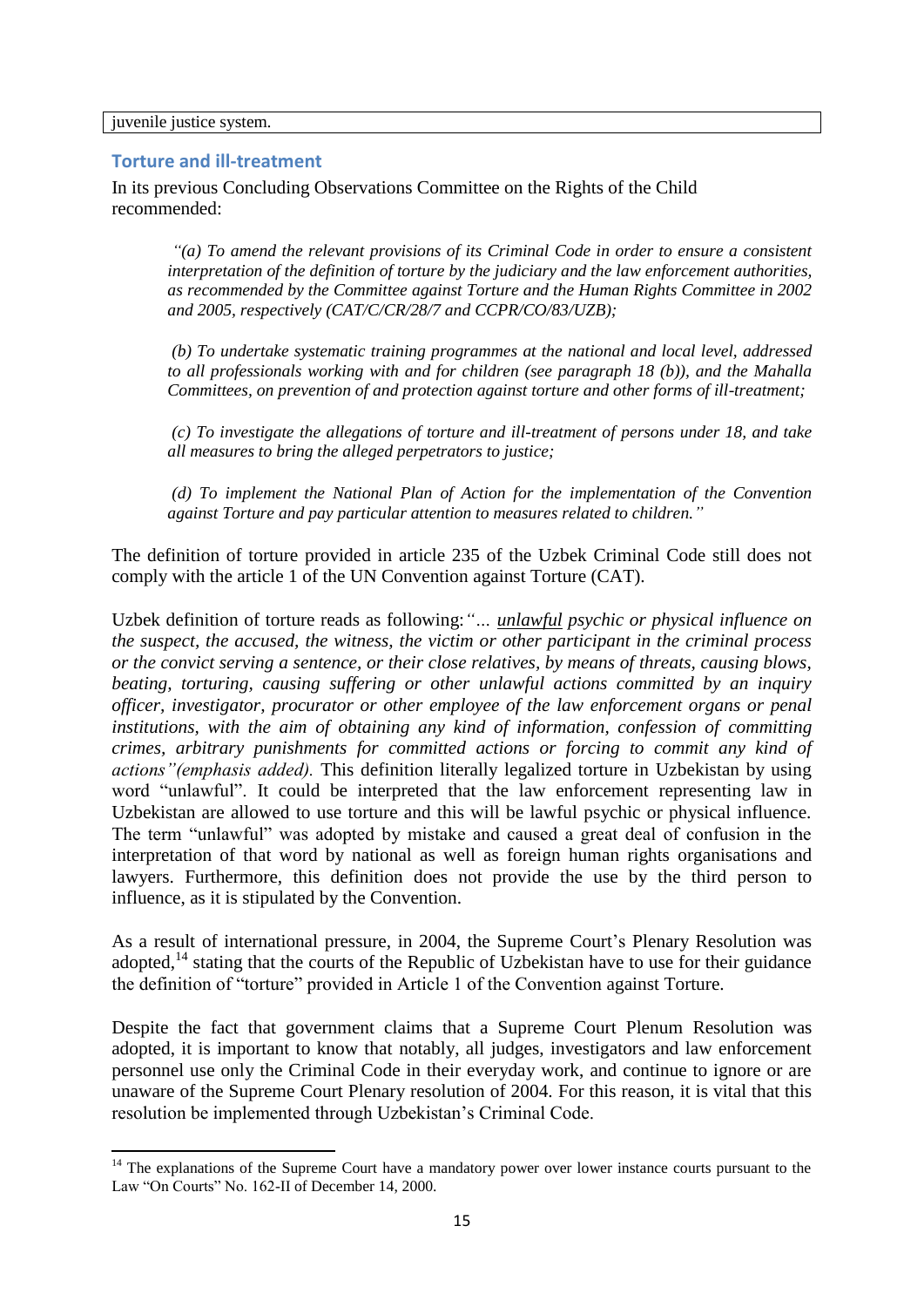Torture remains to be routine practice during investigation, and majority of existing cases of torture are not reported. State created a tightly closed environment around the investigation process. It primarily suppressed the work of independent non-government organizations and eliminated participation of such in any stage of investigation. Previously, NGO representative could participate in the court hearings as public defenders; this was abolished in 12 September 2009 by introduction amendments to article 53 of Civil Procedural Code, according to which professional participation in court hearings can by represented only professional by lawyers.

Also, it put under strong control the work of legal defenders, by creating new mechanisms of licensing of lawyers; forcing them to join state-organized and controlled association – the Chamber of Lawyers; and requirement to pass regular examination at state agency with the possibility to stop the license of independent lawyers.

The President of Uzbekistan, or other high-level state officials did not publicly condemn torture, thus law enforcement officials do not see torture as a gross violation of human rights and continue to use it in everyday work. Most of the court verdicts are still based on confessions of accused persons with no other evidential base. During the court hearings refusal of confessions and statements that accused signed papers under the torture are regarded as an attempt to avoid punishment and no investigation of torture is being done.

On 11 September 2012 in Tashkent Central Park, Chilanzar rayon militia officers detained 16 years old *Grigoriy Grigoryev*. Militia officers accused boy in stealing mobile phone under the article 169 of the Criminal Code. Grigoriy was beaten to his head and body and lost consciousness. Later in the evening militia officer called Larissa Grigoryeva, Grigoriy's mother and let him go home, keeping his birth certificate. Returning home, Grigoriy lost consciousness and Larissa called emergency. Boy was taken to hospital where he was diagnosed with "craniocerebral trauma" and "injuries of body soft tissues". Later Larissa was detained for 72 hours and was also tortured to stop her activities on opening the case against militia officers torturing her son. When freed she was diagnosed with ["concussion of](http://www.lingvo-online.ru/ru/Search/Translate/GlossaryItemExtraInfo?text=%d1%81%d0%be%d1%82%d1%80%d1%8f%d1%81%d0%b5%d0%bd%d0%b8%d0%b5%20%d0%bc%d0%be%d0%b7%d0%b3%d0%b0&translation=concussion%20of%20the%20brain&srcLang=ru&destLang=en)  [the brain"](http://www.lingvo-online.ru/ru/Search/Translate/GlossaryItemExtraInfo?text=%d1%81%d0%be%d1%82%d1%80%d1%8f%d1%81%d0%b5%d0%bd%d0%b8%d0%b5%20%d0%bc%d0%be%d0%b7%d0%b3%d0%b0&translation=concussion%20of%20the%20brain&srcLang=ru&destLang=en) and "Injuries of soft tissues of hands and legs". To the moment of writing of report militia officers torturing by were not punished.

Video monitoring is not implemented in the interrogation rooms of law enforcement despite the numerous recommendations of UN treaty bodies and Special Procedures. Existing complaints procedures are not effective and currently are not possible in the majority of cases. Children in detention cannot complaint in writing. Complaints should be registered in chancellery of prison and then sent out to the appropriate agency, which happens almost never, especially if the complaint is about torture or ill-treatment. There is no independent mechanism to investigate cases of violence against children in state institutions. In practice, even very few complaints sent out are returned for revision to the institution against which officials it was initially written.

Punishment in juvenile prisons is considered to be inhuman and degrading. In Uzbekistan, children are placed in solitary cell called "kartcer". This cell has an imitation of chair from cement and bed locked to the wall. In the night the guard is supposed to come and unlock the bed, there are cases when guard does not unlock the bed. The temperature in this cell during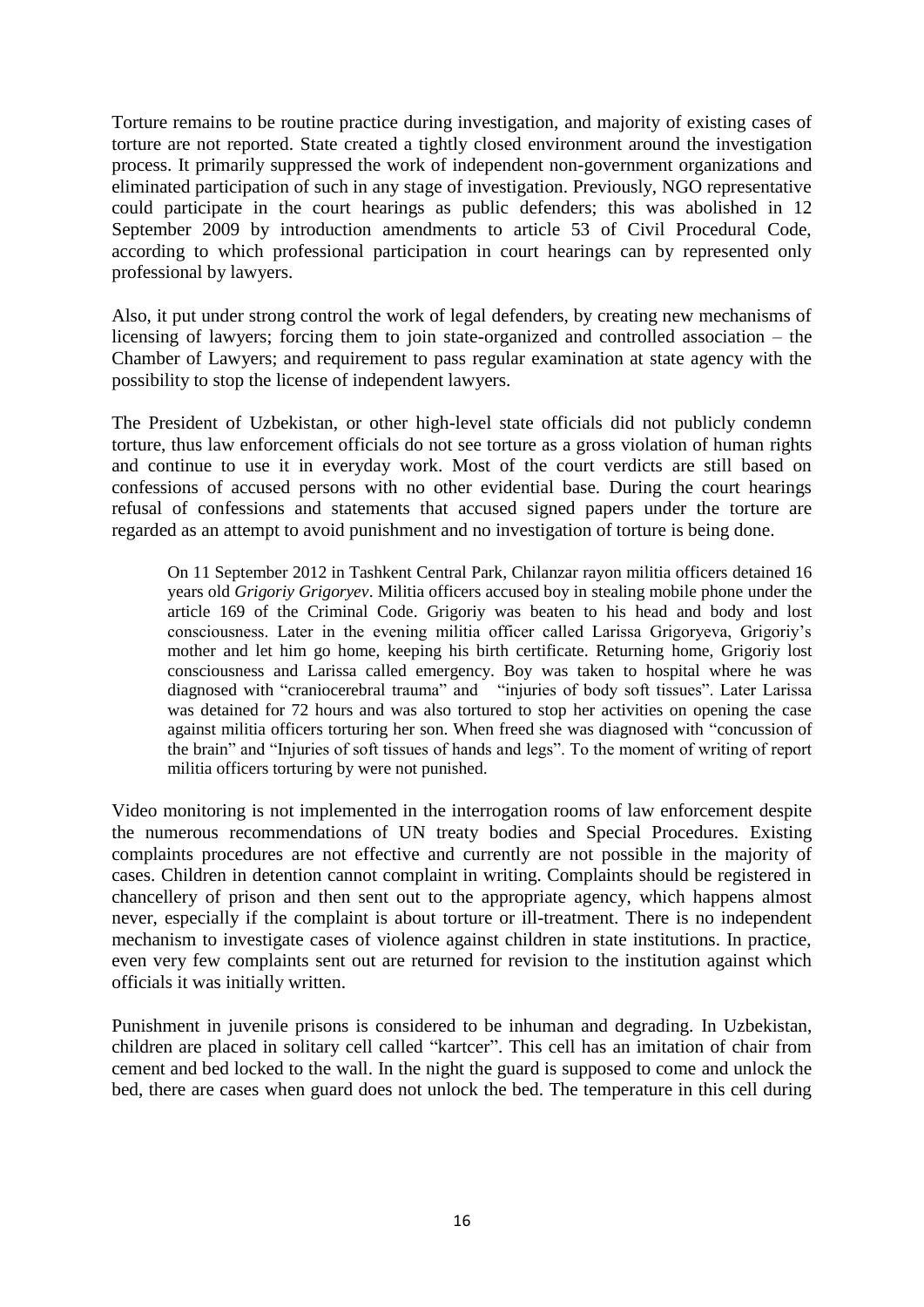the winter times is colder then outside.<sup>15</sup> Administration of juvenile prisons constantly beat children and use obscene language to children.<sup>16</sup>

The forced labour is the most frequently used form of punishment in the all kind of governmental institutions: schools, universities, and orphanages. This practice is widely used in juvenile prison, which shows clear contradiction to the UN Rules on the Protection of Juveniles Deprived of their Liberty<sup>17</sup>.

#### <span id="page-16-0"></span>**Juvenile Justice**

In its previous Concluding Observations Committee on the Rights of the Child recommended:

*"(a) Establish juvenile courts staffed with appropriately trained professional personnel; (b) Take all measures to ensure that detention, including pretrial detention, is used only as a measure of last resort, and not in the case of status offences; (c) Ensure that persons under the age of 18 in custody are separated from adults; (d) Take urgent measures to improve the conditions of detention of persons under the age of 18, and bring them into full conformity with international standards; (e) Strengthen recovery and reintegration programmes and train professionals in the area of social recovery and social reintegration of children; (f) Introduce training programmes on relevant international standards for all professionals involved with the administration of justice;*

*(g) Seek technical assistance from the United Nations Panel Interagency Panel on Juvenile Justice among others."*

Since the last revision of Uzbekistan's implementation of the Convention provision, there was no practical change in the introduction of Juvenile Justice to the legislation. From that time, State has not been moved forward from discussions, seminars and roundtable on the issue of Juvenile Justice. Cases of juvenile offenders are still considered by general jurisdiction courts.

State reports that there were 34 juvenile lawyers for the whole Uzbekistan<sup>18</sup>, while several hundreds of juvenile offenders are in need of specialized defence yearly. There are no institutions specialised in the preparation of juvenile lawyers or in the promotion of their qualification. According to the law, a juvenile offender who cannot afford a lawyer should be provided with one from the state but, unfortunately, this legal protection system is not proficient. As a rule, state lawyers are not willing to defend juvenile offenders free of charge for lack of material motivation. Lawyers' salaries paid by the state are insufficient to the extent that they cannot even justify their transportation expenses. As a result, the work is

 $15$ Interview with ex-prisoner R.R. 2011

 $16$ Ibid

<sup>&</sup>lt;sup>17</sup> Paragraph 67 of the UN Rules on the Protection of Juveniles Deprived of their Liberty states "All disciplinary measures constituting cruel, inhuman or degrading treatment shall be strictly prohibited, including corporal punishment, placement in a dark cell, closed or solitary confinement or any other punishment that may compromise the physical or mental health of the juvenile concerned. The reduction of diet and the restriction or denial of contact with family members should be prohibited for any purpose. Labour should always be viewed as an educational tool and a means of promoting the self-respect of the juvenile in preparing him or her for return to the community and should not be imposed as a disciplinary sanction. No juvenile should be sanctioned more than once for the same disciplinary infraction. Collective sanctions should be prohibited".

 ${}^{18}$ CRC/C/UZB/3-4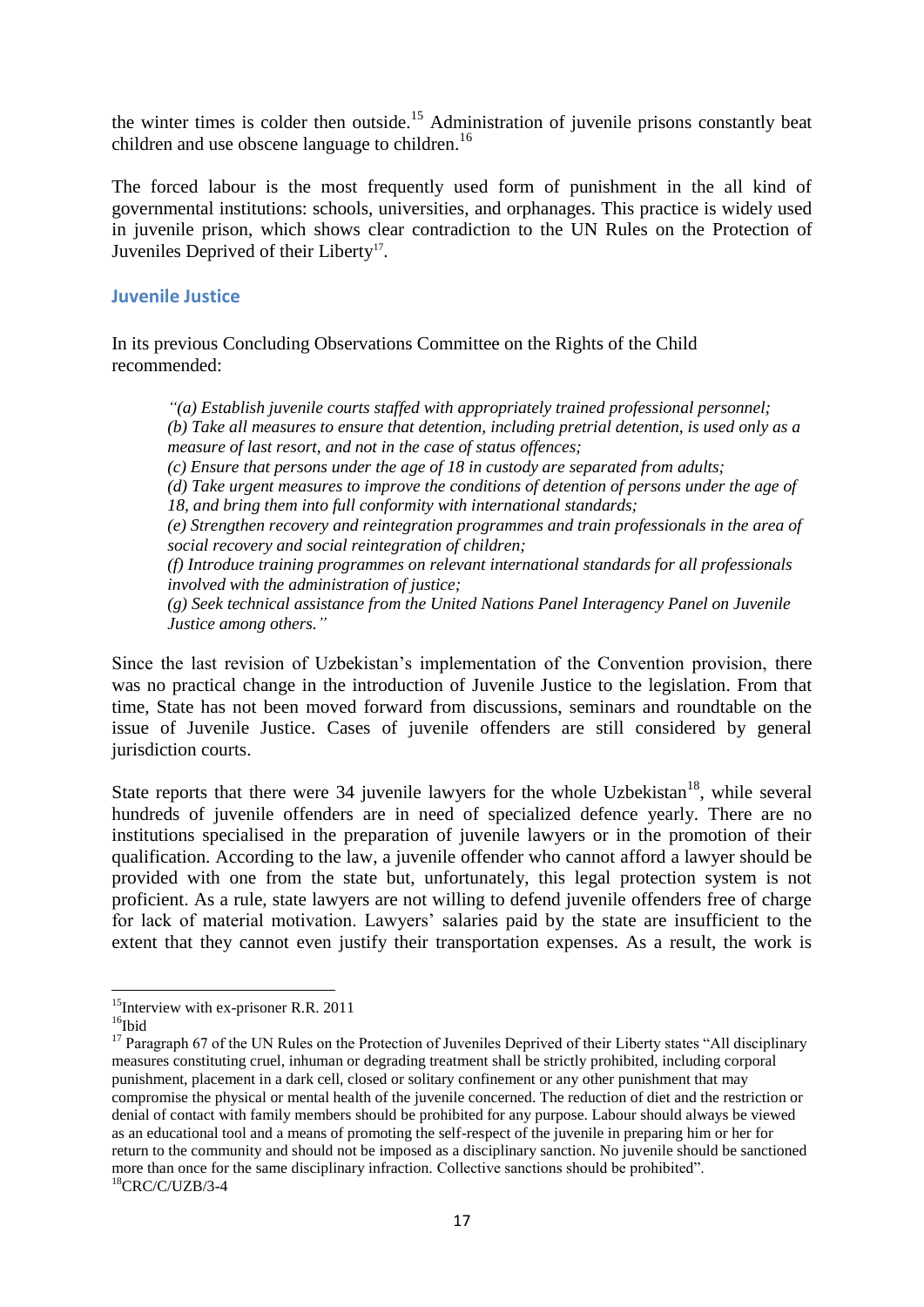administered by young and inexperienced lawyers, who are more concerned with opportunities to expand their knowledge than with the interests of their juvenile clients.

Moreover, there is a disgraceful practice of using so-called "pocket lawyers" by investigators. Lawyers who are in collusion with investigation seems to protect the interest of clients, whereas force their defendants to confess by signing necessary protocols in favour of the investigators.

In 2008 Uzbekistan introduced Habeas Corpus. Up to the moment local and international NGO had sufficient time to see shortcomings in both legislation and practical implementation of this institution. The way habeas corpus was introduced to the Uzbek legislation has a number of shortcomings.

Firstly, the authorities have demonstrated a lack of political will to establish an independent court system. Secondly, the procedure for determining the application of pre-trial detention does not provide suspects or accused persons with a right to appeal the legality of their arrest, nor to raise the issue of torture or inhuman and degrading treatment or other unlawful acts or decisions of law enforcement officials, before a judge.

Also, stated principle for separation of judges looking at issue of pre-trial detention and hearings of the actual case. Judge deciding the case of pre-trial detention could be the same person who will further participate in the hearing of the actual case as there are no mechanisms avoiding it. In this scenario the impartiality and objectivity of judge can be affected in future trial.

Furthermore, judge can only decide on the following (article 243 Criminal Procedural Code of Uzbekistan):

- On the application of pre-trial detention;
- Rejection on pre-trial detention;
- Prolongation of the length of custody for not longer than 48 hours for presenting additional proves on merit or demerit of the application of pre-trial detention.

The issue of other measures such as written undertaking on appropriate behavior; personal guaranty; guaranty of public association or personnel; bail; warship of juvenile supervision of command over servicemen remained under consideration of investigator and prosecutor (articles 237 and 240 Criminal Procedural Code of Uzbekistan).

Another very important shortcoming is that the revision of cases on detention in custody is held in closed hearing and participation of lawyer is not obligatory. Article 243 of the Criminal Procedural Code lists the persons allowed to participate on the hearing on the revision of case on pre-trial detention, namely, prosecutor, defense lawyer, if the latter participates in the case and suspected or accused person. Conditional nature of presence of a defense lawyer violates the right to defense.

Moreover, the Article 217 section (1) provides that a suspect or accused liberty may be deprived by compulsory position into a medical institution for psychiatric examination by the prosecutor or investigator without court scrutiny.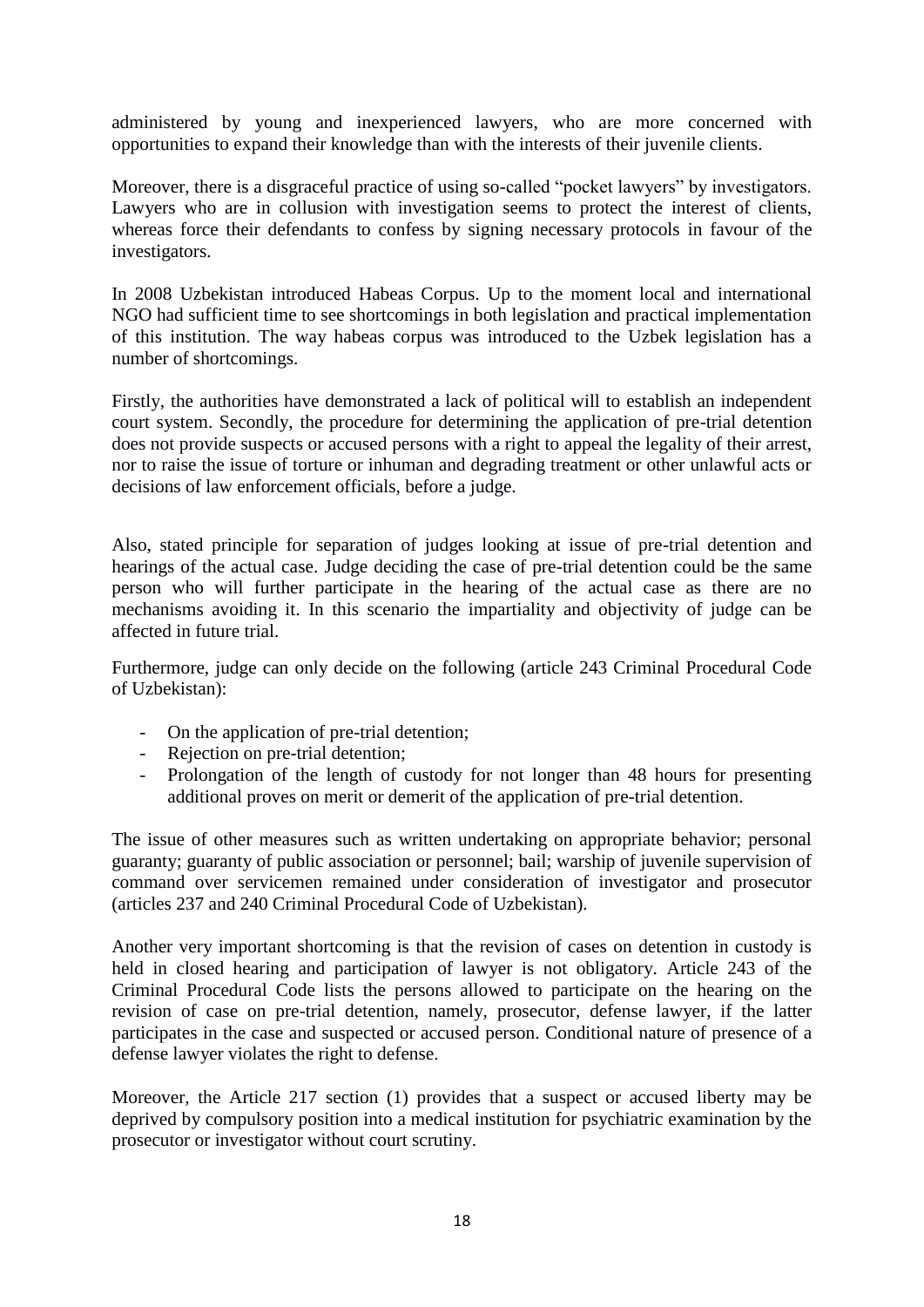The current legislation of Uzbekistan does not provide any legal standards for a judge to determine reasonableness of application of pre-trial detention. Judge is not obliged to weight evidences presented by the procurator or investigator and evaluate the lawfulness of the detention of the suspect. Procurators and investigators do not have any legal instructions and standards of evidences to be presented in order to apply detention in custody. Thus judges do not examine the actual lawfulness and legality of detention properly.

Partial introduction of Habeas Corpus practices had not changed the weight Procurator in the criminal process. Procuracy is a part of law enforcement system, although stated to be independent, in practice heavily affected by the executive power, as the President of Uzbekistan appoints the Procurator-General.

The weight of Procuracy is provided by the concentration of a number of powers within this state organ; namely, Procuracy is responsible for preliminary investigation, representation of the State in prosecution at judicial process and supervision of protection of the rights and freedoms of citizens, the interests of society and the constitutional order of the Republic of Uzbekistan<sup>19</sup>. Having the functions of supposedly three independent institutions makes Procuracy heavy state machinery affecting both courts and making the court hearing uncompetitive with Defence Attorneys.

# <span id="page-18-0"></span>**Child Civil Rights and Freedoms**

## <span id="page-18-1"></span>**Birth Registration**

In its previous Concluding Observations Committee on the Rights of the Child recommended:

*"State party to take all necessary measures to ensure that children are registered immediately after birth. The Committee also urges the State party to ensure that the national legislation regulating birth registration is in accordance with the provisions of article 7 of the Convention, and to abolish the practice of charging fees for birth certificates and ensure full implementation of this prohibition"*

It is important to notice that up this date (May 2013) this recommendation of the Child Rights Committee has not been implemented. Government continues to charge fee for birth registration, along with death registration, adoption, paternity matters and etc. Charges may hinder timely registration of birth for poor people. In case of birth of twins or triplets the charges increase appropriately. Charge for birth registration certificate is fifteen present of the minimal monthly wage established by the Government.

Another factor seriously affecting timely birth registration is Propiska<sup>20</sup>. More detailed overview is presented in appropriate section, however here is a direct link how the system of Propiska impedes inalienable right of the child.

*Belova Elena of Tashkent city,*her passport was expired when she turned 25 years old. In 2008, as she was not permanently registered at any address she was not issued new passport.<sup>21</sup>

<sup>&</sup>lt;sup>19</sup>Article 2 of the Law "On Procuracy"

<sup>&</sup>lt;sup>20</sup>Propiska is a system of residence registration inherited from the Soviet Union times and aimed at preventing urbanization.

 $^{21}$ Regulations on Passport System as of 26.02.1999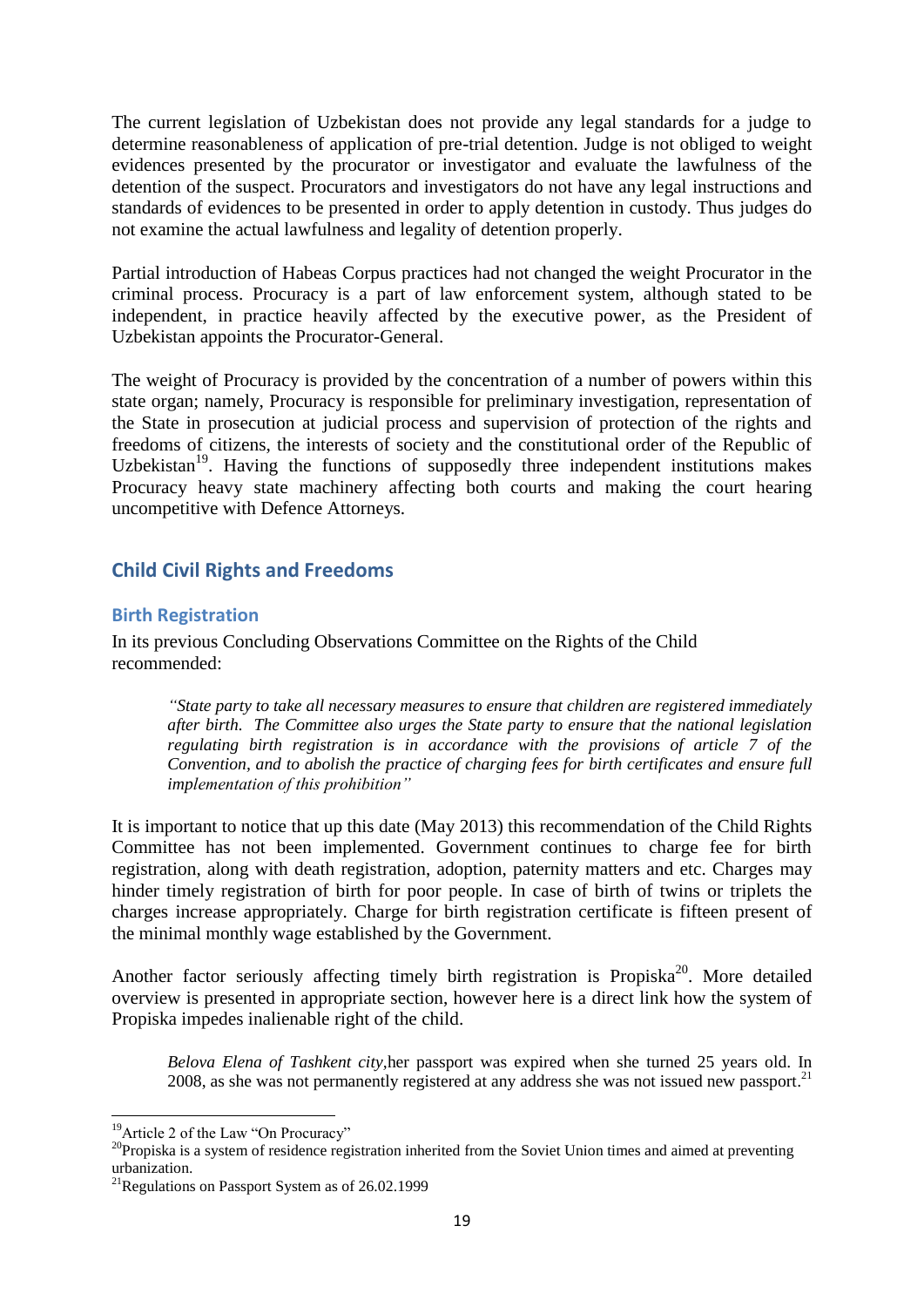In 2012 Elena Belova gave birth to a girl child with severe genetic disease – mycoviscidosis. As Belova has not have had the renewed passport and Propiska, thus her baby Angelina was not issued a birth certificate. Not having stated documents Belova could not find any job and had to live at ex-husband's apartment, who was drinking and smoking heavily in the flat. For Angelina with such severe disease living in such environment was horrendous for a tiny baby, who passed away at the age of 5 months still without a birth certificate.<sup>22</sup>

In other case of *Hasanova Nargiza of Tashkent city,* in 1999 received her first passport at the age of 16 in Kokand city where she was temporarily placed in special boarding school, however her permanent registration was in Tashkent. In April 2001 Hasanova Nargiza returned to Tashkent to her grandmother's house where she was registered initially. After Hasanova's grandmother's death Nargiza's uncle who inherited the house discontinued her registration and she turned up on the street. In 2002 she met Artikov R. But they could not get marry as Hasanova did not have propiska. When she achieved they age of 25 her passport expired, she could not get new one for the same reason of absence of passport. In April 2011 she gave birth to a baby boy, and she could not receive birth certificate for her son for almost one year.<sup>23</sup>

# <span id="page-19-0"></span>**Protection of Privacy**

Privacy is not recognized as inalienable right of the child and goes against the traditional views. No awareness-raising is conducted on this issue. Adults, including by administration of institutions and their parents, frequently violate this right of the child.

In institutional care children do not have an opportunity to protect their privacy. Children do not have their own closets where they could store their personal things; dressers are routinely searched. All correspondence is subject to unofficial censorship. The same applies to the children, placed in juvenile colony.

In the juvenile prison, official censorship exists; administration reads all incoming and outgoing letters. In case if administration does not like the content of the letter, it is simply destroyed.

## <span id="page-19-1"></span>**Freedom of Movement**

*Committee recommends to ensure that the existing compulsory residence registration system (propiska) does not limit the rights and freedoms of children;*

Uzbek government controls the movement of its citizens through mechanisms of so-called - Exit Visa; and residence registration system called - Propiska. These provisions of law violating international legislation on freedom of movement are kept in force with the motivation of improvement of the passport system and orderliness of entry and stay on the territory of the Republic of Uzbekistan. However, in practice, it is a serious bureaucratic procrastination and sinecure for authorities.

**<sup>.</sup>**  $^{22}$ Interview with Elena Belova, 2012

<sup>&</sup>lt;sup>23</sup>Interview with Nargiza Hasanova 2011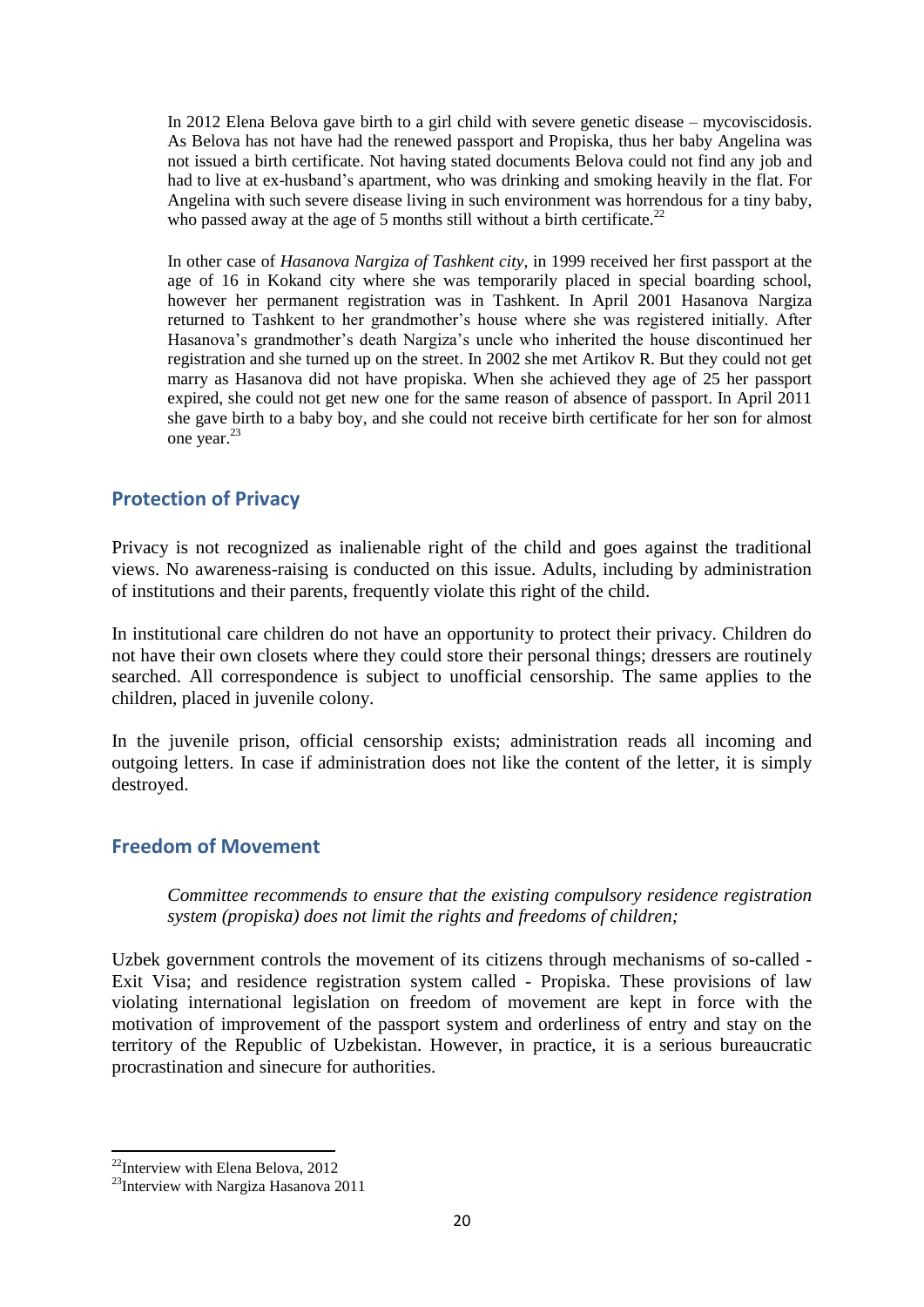System of "exit visa" technically looks like a sticker in passport allowing citizens of Uzbekistan to leave and enter Uzbekistan freely during two years of its validity. It is determined to stop people from fleeing the country if they committed crime, have unfulfilled court, hold state secrets and etc. However, elementary logics show that within the two years of exit visa validity person can commit crime and easily leave the territory of Uzbekistan. In the similar manner this system is not able to prevent stealing of child by one of the parent and leaving to another country.

Propiska is notionally registration of the person according to the place of individual's birth and location of immediate family. Historically, Propiska was used by the Soviets to prevent internal migration of rural people to cities and capitals of former soviet republics. Technically, Propiska is the seal in the passport of a citizen identifying his/her permanent place of residence.

Problems arise when the person decides to move to another part of the country. The person will then encounter many difficulties in accessing public medical treatment, education, social welfare system, services of kindergartens, and importantly the person will be unable to find formal work. Basically, Uzbek citizen turns into illegal alien without having Propiska in a new settled place, and to get one takes a lot of time, effort and financial resources, as relevant authorities are highly corrupt.

Exit visas and Propiska violate not only international law such as but also the Constitution of the Republic of Uzbekistan, which is meant to be the highest source of law in Uzbekistan. Pursuant to the Constitution's Article 28: "The citizens of the Republic of Uzbekistan shall be eligible to free movement on the territory of Uzbekistan, entry to and exit from the Republic of Uzbekistan with the exception of restrictions determined by law". Therefore, existing laws and by-law acting in Uzbekistan on this issue contradicts and violates its Constitution rules.

Moreover, the Uzbek government systematically adopts new legislation that builds on this resident registration system, further violating rights to access education, work and medical services. The government's latest September 2012 amendment establishes only 12 categories of Uzbek citizens have right to be permanently registered in Tashkent. Without permanent registration person cannot be legally hired, has limited access to educational and medical services. The same applies to children whose parents do not have permanent registration in Tashkent or Tashkent region.

Propiska creates a closed disk for other problems. Regulations on Passport System in the Republic of Uzbekistan require having certificate of Propiska in the list of documents for passport issuance. At the same time without passport a person cannot be permanently registered at any address. Without passport mother will not be issued birth certificate for her babies. Though article 205 of the Family Code of the Republic of Uzbekistan provides that child born on the territory of Uzbekistan must be registered in the civilian registry offices within one month of the date of birth. Problem of absence of Propiska and thus inability to receive passport imposes serious obstacle to appropriate birth registration, which is the violation of the Convention on the Rights of the Child and domestic legislation of Uzbekistan.

Propiska system seriously harms the lives of the poor families - the most vulnerable population - those who on different reasons lost housing and those who do not have such. This is especially true for children leaving orphanages at the age of 16. According to Uzbek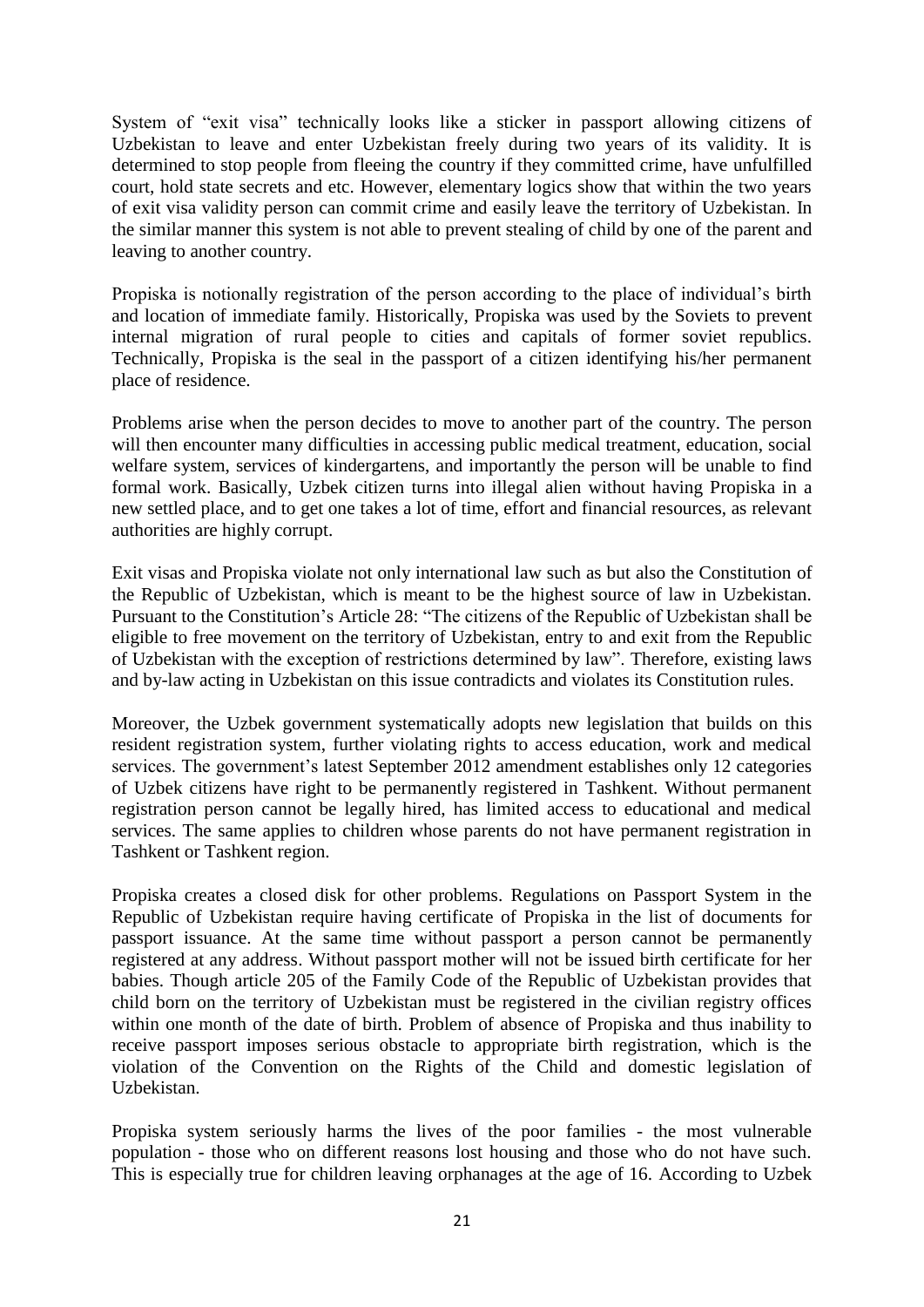legislation children leaving orphanages should be provided with housing either one that was secured from the previous living residence or right to heritage or specially allocated by the government if no accommodation. In the large number of cases, with the connivanceof local government officers housing secured for children is being sold before they leave orphanage then they are placed in the queue for housing. Waiting time for the latter can be from 1 year to 5 years according to the experience of Bureau Lawyers. During this time child has no place to be permanently registered in.

Legislation around Propiska and its implementation causes absurd cases. Legislation requires having the consent of housing owner to be permanently registered at certain address. This provision worse affects abandoned children and those whose relatives passed away. They simply are not able to receive such consent, as either relatives owning housing refuse their children as they did years ago when child was placed in orphanage or it is impossible to get such document as person should be signing it is not existing anymore.

According to the Local Governor's Resolution, Gorunova Victoria's grandmother's housing was secured for her graduation from orphanage 21 of Tashkent. She graduated in 2009 and received passport being permanently registered at the address of orphanage. When her Propiska expired in June 2011, Office of Internal Affairs refused to provide permanent registration as there was no written consent from the flat owner (Victoria's grandmother) who died in 2008. 24

In another case, for the same reason the graduate of orphanage 30 in Tashkent city, Kochnova Natalya received refusal for Propiska as there was no written consent of houseowner, who passed away to that moment. The heritage of this housing was not formalised and it is still not done due to the reasons totally out of Kochnova Natalya control.<sup>25</sup>

Morozova Daria, graduate of orphanage 22 of Tashkent city – housing was not secured. Before being placed to the orphanage she lived with her mother and grandmother in the flat belonging to the latter. During the years spent in orphanage her grandmother died and mother is missing. Administration of the orphanage 22 appealed to declare mother of Moroza missing, but law enforcement refused it. Thus it is impossible to formalize the heritage of the late grandmother and Propiska for Daria at her flat.<sup>26</sup>

All these cases clearly show how legislation related to Propiska violated rights of children. A huge problem arises if child placed in orphanage was not born in Uzbekistan. Despite that fact that child spends in orphanage on the full state provision from 1 to 15 years, upon graduation they face serious bureaucratic obstacles receiving passport and Propiska.

In 2011, Motilek Sergey who spent 15 years in Tashkent orphanage on the territory of the Republic of Uzbekistan received passport of the stateless person.<sup>27</sup>

# <span id="page-21-0"></span>**Restrictions of Freedom of Associations and its impact on the rights of a child**

The situation with the freedom of association is drastic in Uzbekistan. Although, the government of Uzbekistan has targeted independent civil society organizations with

 $^{24}$ Interview with Victoria Goryunova 2011

<sup>&</sup>lt;sup>25</sup>Interview with Natalya Kochnova 2011

<sup>&</sup>lt;sup>26</sup>Interview with Daria Morozova 2012

<sup>&</sup>lt;sup>27</sup>Interview with Sergey Motilek 2013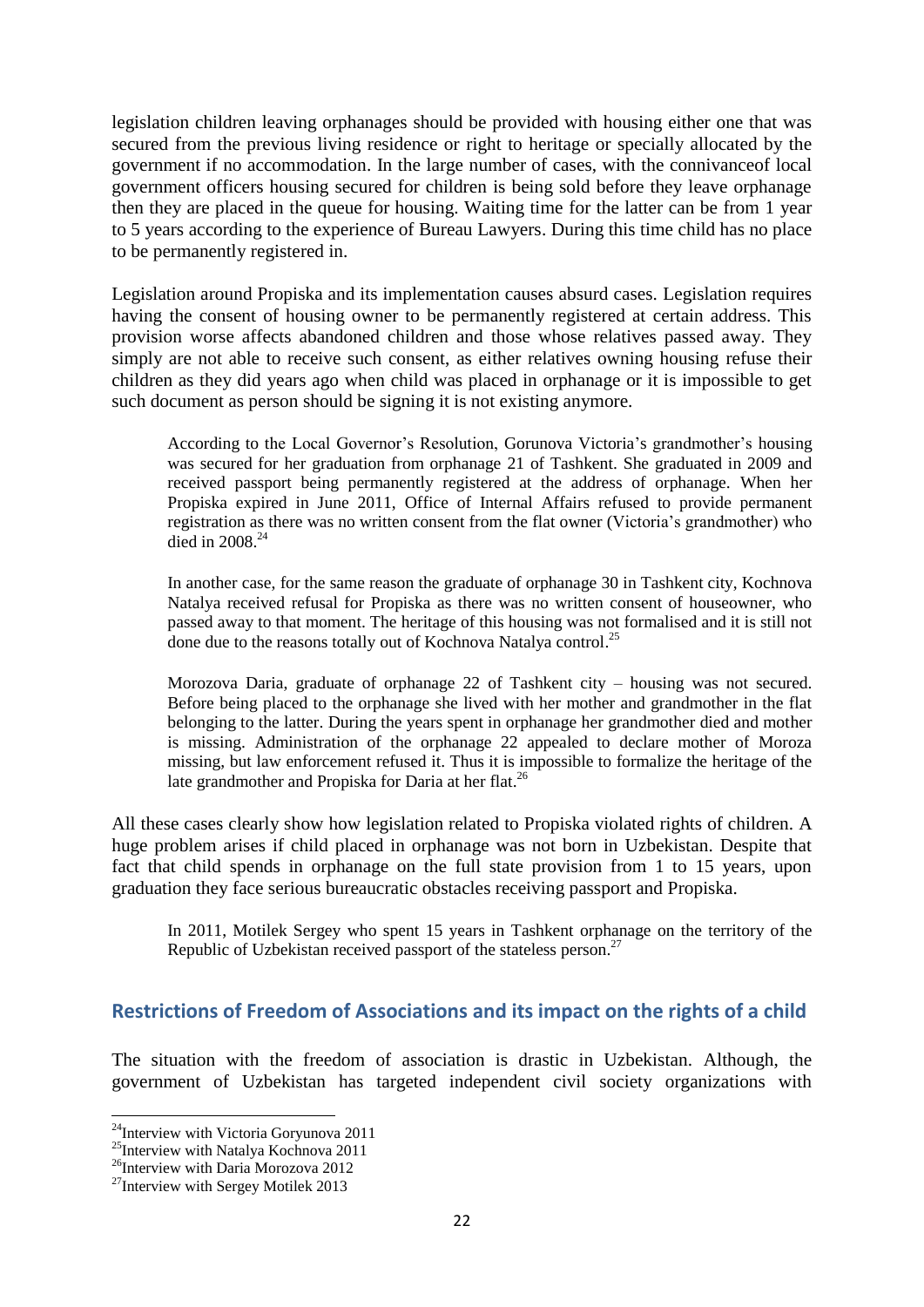oppressive policies since the beginning of Karimov's era, the wave of "colour" revolutions in former Soviet republics, and the Andijan massacre of 2005 have led the State to become increasingly aggressive, openly employing severe methods to repress civil society, including by enacting oppressive legislation and directly threatening and otherwise persecuting NGO personnel in order to silence independent voices.

Government, viewing independent civil society organisations and human rights defenders as a threat to its regime, is attempting all measures to silence free voices for many years. Be it refusal or withdrawal of registration, legislative measures to make strongly control the work and criminalisation of working without registration – all measures are in force.

Nowadays, only few independent organizations are left to work in Uzbekistan and even they have to work without having official registration of the government, therefore are not able to access banking and other services offered to registered organizations. It is not possible for organisations without registration to obtain statistical data from the Government, access governmental institutions for independent monitoring and offer recommendations for improvement. Thus, the existing situation with civil society in Uzbekistan cannot work for the best interests of the child.

"Mehr Tayanchi" – organisation, working with children leaving in difficult conditions, was closed in 2007. They had comprehensive programme combined medical, psychological and legal services. Shelter in this organisation was designed to accept 20 persons at a time. However, when the Government introduced draconian measures against NGO, cutting most of the possible means of financial aid, "Mehr Tayanchi" was forced to apply to the State financing to enlarge the Shelter. Local Government fearing the outflow of information and disclosure of the real numbers of children leaving on the street will go to public. Pressuring the leadership of the NGO, "Mehr Tayanchi" was closed.

Legal Aid Society of Uzbekistan (LAS) one of the leading human rights organisation bringing out the most urgent information about children rights was closed in 2005 after criticising tragic Andijan events. The Legal Aid Society of Uzbekistan was the only organisation providing free legal aid to needy children. Ministry of Justice brought unfounded and illogical accusations: original registration of the LAS was put under the question as organisation did not have an agreement for renting office when supplied documents for the registration. On the basis of such empty accusations organisation was withdrawn its registration.

## <span id="page-22-0"></span>**Detractive Legislation adopted against independent NGO's**

Upon the first "Colour Revolution" in the former Soviet Republic of Georgia, the Uzbek Government adopted a number of draconian laws that made the work of independent NGOs and other key agents of a democratic society (e.g. certain media) impossible. NGOs wanting to operate as legally registered entities have had to submit to State control over their work. Whilst many of these laws pre-date Uzbekistan's last review, they continue to be a devastating obstacle to civil society and democratic freedom. They are briefly outlined below together with newer legislative developments to ensure a complete picture of the situation faced by those seeking to inform the current review.

The Presidential Decree of December 2003 requiring the re-registration of all foreign NGOs continues to smother civil society representation. This law allows the government to control the activities of international NGOs through the Ministry of Justice and other State organs,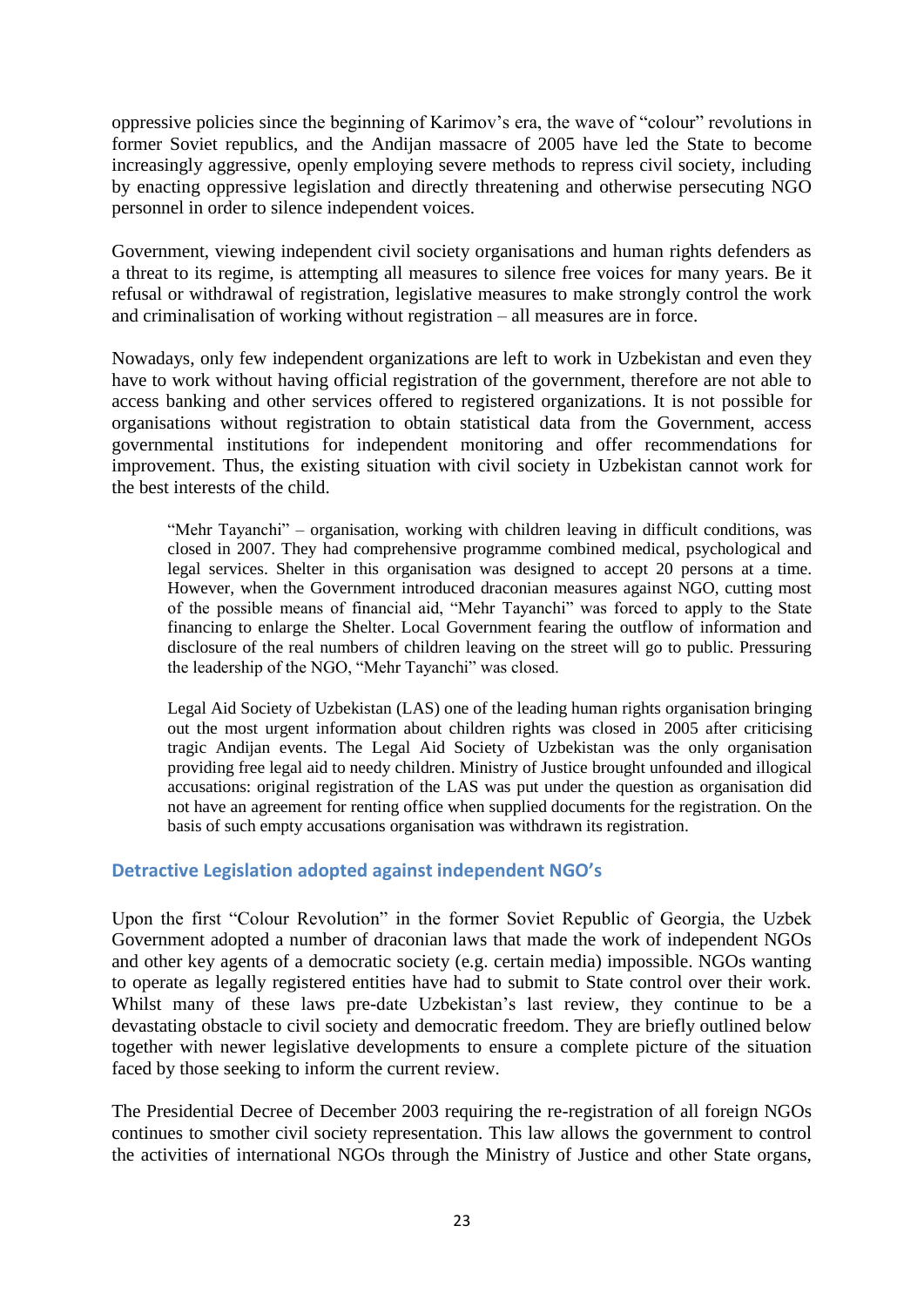exercising pressure on critical international NGOs, including through the denial of accreditation.

Another persisting obstacle to the operation of civil society remains the  $2004^{28}$  cabinet resolution forcing NGO's to transfer their bank accounts to two State banks. Within these banks a Special Commission, staffed by bank personnel and National Security Services (former KGB) officers is charged with deciding whether to allow NGOs to receive money. Numerous NGO grants have been blocked for some time and even sent back to donors because the newly created Commission did not approve them. Officially, the Commission looks at whether a grant's objectives are consistent with Uzbek Government policy, though in reality it simply denies independent NGOs the ability to access foreign funding.

The Presidential Decree of 27 May 2004 requiring re-registration of all Women NGOs,(without stipulating the criteria for determining a "Women NGO") also continues to oppress free civil society. The Decree seeks to register all women organisations under the one government organisation: the Committee of Women forcing them to be subordinate to and work under the dictates of this organisation.

Moreover, Uzbekistan's Criminal Code and its Code on Administrative Responsibility (as amended in December 2005), continue, under Article 239, to oblige all NGOs to obtain permission from the Ministry of Justice before conducting any activity, including providing documents confirming the use of property and financial resources. Failures are penalized with enormous fines (from 100 to 600 minimal monthly wages, which is from 3 928 to 23 750 US Dollars) <sup>29</sup> imposed on the managers and directors of NGO.

Penalties for the following offences under Uzbekistan's Criminal Code have been increased to 3-4 times: Art. 139 – Libel; Art. 140 – Insult; Art. 159 – An encroachment on constitutional order of Uzbekistan; Art. 217 – Infringement of rules of the organization and holding meetings, rallies, street marches or demonstrations; Art. 244 -1 – Manufacture or distribution of materials containing threats on public security. These articles attract penalties "from 200 up to 600" of minimal monthly wages.

The penalties for similar breaches under Uzbekistan's Code on Administrative Responsibility also been toughened. The rates of penalty relating to articles 40 – Libel and 184 –Producing or distribution of the materials containing threat of public security of Administrative Code have been increased up to 10 times. For example, where previously a penalty under the Article 23(in exceptional cases) could be imposed from 10 to 15 times the minimum monthly wages, it is now possible to apply a penalty from 100 up to 150 times minimum monthly wages. However law fails to specify the type of materials that can pose a threat to public security. Thus materials published by NGO containing information on human rights abuses can easily be interpreted as causing public disturbance of population and thus being a threat to public security under the legislation.

Parliament's December 2006adoption of the Law on the Guarantees for Activities of Non-State, Non-Profit Organisations also continues to impede democratic reform. This law

<sup>&</sup>lt;sup>28</sup>The Resolution of the Cabinet of Ministers No. 56 of February 4, 2004

<sup>&</sup>lt;sup>29</sup> According to Presidential Decree of 09 November.2012 the minimal monthly wage in Uzbekistan is 79 590 Uzbekistan Sum. US Dollars rate are given at the exchange rate used by the Central Bank of Uzbekistan on 5 March 2013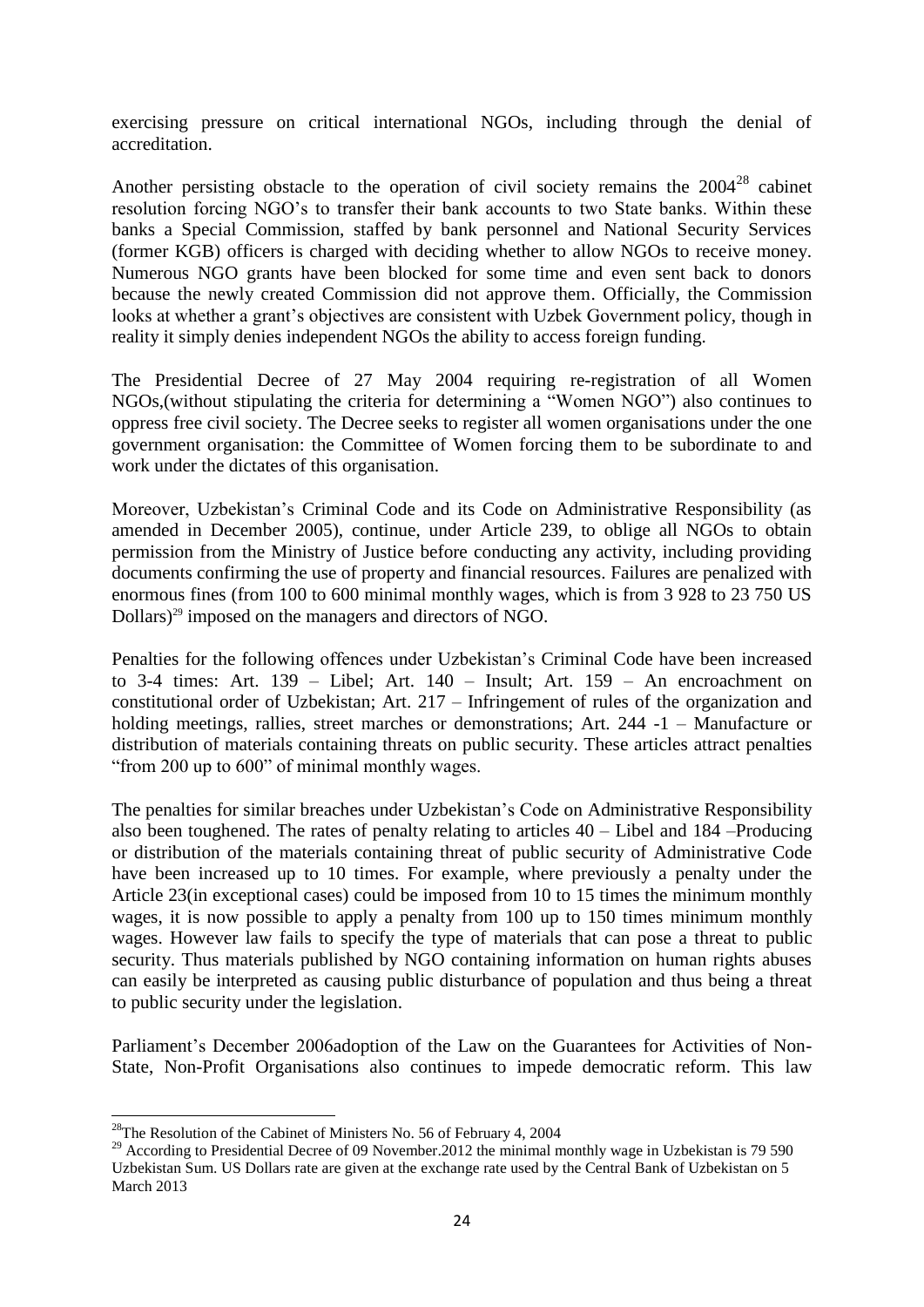contains a number of vague and ambiguous definitions and restrictions that facilitate way to arbitrary administrative decisions targeting civil society organisations.

Contrary to international standards on freedom of association Uzbek Law makes registration as the central prerequisite to NGO activity, rendering the informal active groups illegal and their members punishable by up to 5 years imprisonment under the criminal code.

Uzbekistan's Law on Mass Media (as amended in January 2007) further continues to suppress independent voice. Under this law, Internet and bulletins are recognized as Mass Media with several attended consequences including the requirement for an NGO to obtain a license in order to issue regular bulletins or brochures. Consequently, if an NGO bulletin addresses critical issues such as violence against women, sexual exploitation or democratic values and ideas, it is unlikely to be granted a license. All web sites publishing critical information and being maintained from abroad are blocked. Notably, many critical thematic issues are discussed on these sites, though Uzbek readers are deprived of access to them. All access to the web sites of international human rights organisations, such as Human Rights Watch, International Federation for Human Rights (FIDH), Amnesty International, and many others is blocked.

In order to build a single State-controlled NGO administrative body, 2008 saw the Uzbek government create a so-called NGO, named the National Association of Non-governmental Non-commercial Organisations of Uzbekistan (NANNOUZ). This organisation is intended to subsume all existing NGOs under its auspices. In 2012, the NANNOUZ carried out six Projects funded by the European Commission for 1.3 million Euros. These projects were entitled "Plan your future". Since 2010, another so-called NGO – Fond Forum of Uzbekistan – has been active in the country. Although, this organisation is officially an NGO, it is lead and reportedly funded by President Karimov's eldest daughter, G. Karimova, who is an official government employee. In 2010, this organisation also got consultative status with the UN's ECOSOC.

Any publication produced by an NGO or international organisation, including UN offices, must obtain permission from the Centre on Spirituality and Education under the Cabinet of Ministers. This regulation acquired a special force in March 2009 in light of the newly adopted "Program on enhancing national spirituality and the struggle against phenomena and activities alien to the Uzbek way of living and mentality". The implementation of that program began with the screening of numerous publications by international organisations (UN Uzbekistan offices inclusive) by the Centre on Spirituality and Education. The screening aimed to determine whether or not the publication is related to the issues and contains terminology of gender equality, domestic violence, feminism, safe sex, condoms, etc which are identified as "hostile to the national culture".

The law in Uzbekistan imposes administrative liability for functioning as a non-registered group for more than 6 months. In article 202 (1) of the Code of Administrative Liability Involving others in non-governmental, non-profit organizations, movements, sects, which are illegal in the Republic of Uzbekistan, is punishable by a fine ranging from fifty to one hundred minimum wages or by an administrative arrest of up to fifteen days." In February 2012 responding to the events of Arab spring the Uzbek Government also went on to ban Flash-mobs.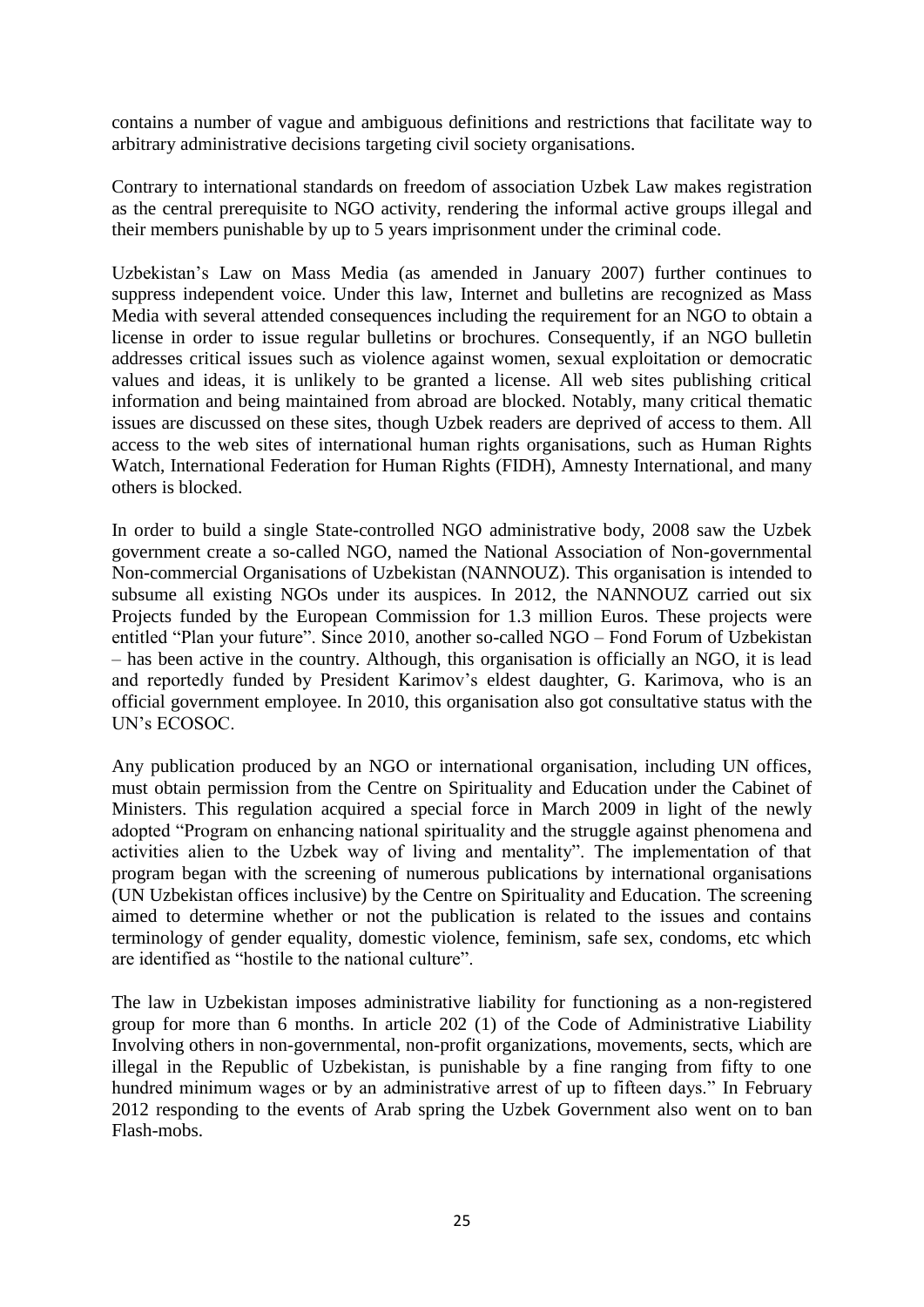#### <span id="page-25-0"></span>**Registration of NGOs**

NGO registration is mandatory in Uzbekistan. It is carried out by the Ministry of Justice and there are three types of responses officials can provide upon consideration of the documents supplied by group's initiators: a) approval; b) denial; and c) leaving registration documents unconsidered due to shortcomings or errors. For an organisation whose Charter provides that it will work on human rights, religious freedoms and other so-called sensitive issues, the Ministry always uses the third type of response launching endless bureaucratic mechanisms.

With its documents for registration an organisation must provide protocols for its members meetings, and a list of founding group members. This requirement allows the government to put pressure on founding members to deny participation in the formation of NGOs and further use it as a shortcoming of the NGO's registration.

The Ministry of Justice has found "shortcomings" in registration papers for NGOs to prevent their official registration. Examples of such shortcomings have historically included that "…the group cannot put as its goal protection of human rights since article 43 of the Constitution secures the State's role in promotion and protection of the rights and freedoms of citizens…" ("Mazlum" human rights NGO's refusal in 2002) and that another applicant could not choose to combat torture, as one of its objectives because Uzbek law outlaws torture and there is no torture in Uzbekistan (NGO – Mother's against torture 2003). Whilst these are clearly historical examples, given the State's consistent stance on human rights NGOs, their applications, if not left languishing unanswered in the registration system, can expect similar such responses today.

## <span id="page-25-1"></span>**Domestic Violence**

*43. The Committee recommends that the State party:*

*(a) Adopt specific legislation on domestic violence, and that it provide a definition of domestic violence and consider domestic violence as a criminal offence;*

*(b) Carry out effective public-awareness campaigns and adopt measures to provide information, parental guidance and counselling with a view, inter alia, to preventing violence against children; (c) Carry out systematic training and awareness campaigns at the national and local level addressed to all professionals working with and for children (see paragraph 18 (b)), as well as the Mahalla Committees on prevention of ill-treatment and neglect of children within the family, in schools and in institutions;*

*(d) Establish an effective system for the reporting of child abuse and neglect and provide training for professionals working for and with the children on how to receive, monitor and investigate complaints in a child-sensitive manner, and how to bring the perpetrators to justice;*

*(e) Ensure access to counselling for all victims of violence as well as assistance for their recovery and social reintegration.*

One of the main problems faced by children of Uzbekistan is domestic violence. The Uzbek government officially denies this problem. There is still no law on domestic violence in Uzbekistan. Moreover, aspirations for protection from domestic violence, non-discrimination and gender are included in the list of "western values" and perceived breach the traditional values of Uzbekistan, being therefore taboo in the official vocabulary.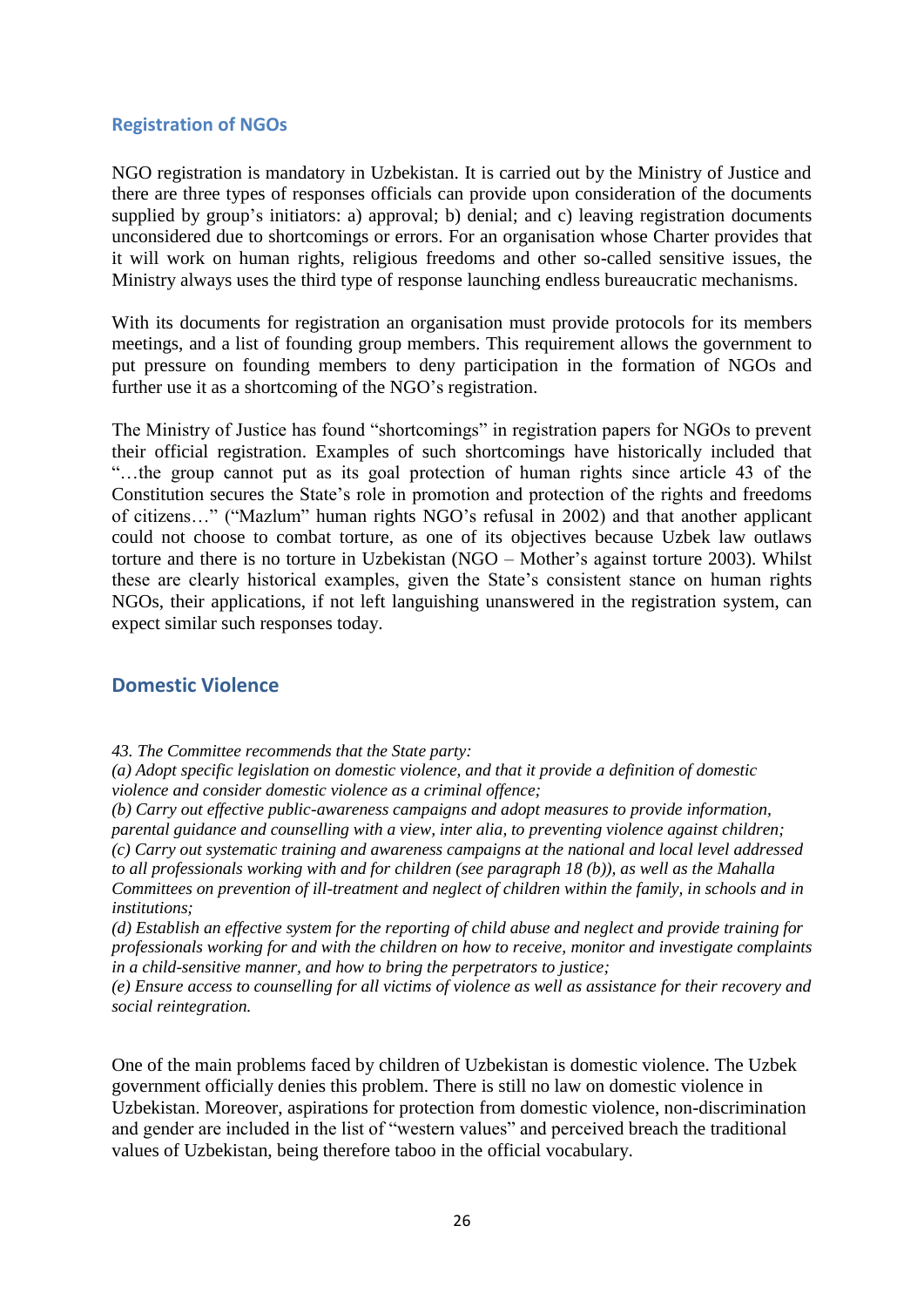Furthermore, a literal translation of "domestic violence" is not found in the official Uzbek language; instead the government uses the term "family conflict", thus recasting the phenomenon as a family issue in which government should not intervene. Law enforcement officials often remain ignorant to complaints on the violence in families and fail to take appropriate action, preferring not to intervene into "family conflicts".

Ignorance of the problem with domestic violence led to insufficient work of the State and non-state bodies in preventing this ugly phenomenon in Uzbek society. State bodies, supposed to be responsible for violence prevention are law enforcement, Procuracy, Guardianship and Trusteeship Bodies and Commission on Minor's Issues under the local governments. Mahalla<sup>30</sup>, a semi-independent body, is deemed to play an important role as a non-state actor for violence prevention.

Efforts of Guardianship organs in violence prevention are not sufficient. For the population of more than 200 000 persons there is only one officer who has to deal with enormous scale of responsibilities. Apart from the violence prevention, officers of Guardianship organs are also responsible for adoption, patronage families and other issues. According to interviewed officer of Guardianship and Trusteeship Body, annually in single rayon of Tashkent city, there is up to 50 adoption cases and more than 100 cases of guardianship and patronage.<sup>31</sup> Monitoring of abuse prevention becomes simply impossible. Other state officials and Mahalla committee members are not adequately trained to identify and report cases of violence and abuse of child.

Commission on Minor's Issues created within the structure of the local governments consists mainly of employees of this structure, while child issues require at least having professional psychologists and pedagogues as permanent staff. Commission lacks effective cooperation with Guardianship organs, Mahallas and NGOs on children problems and plays rather passive role.

Mahalla in this violence prevention chain is the weakest link, while it is supposed to be the strongest for its closeness to families. Mahalla committee members are in need of adequate training in violence prevention. It is also necessary to include and appropriately train school administration to react to the cases of violence against children.

Reluctance to recognise the problem of domestic violence leads to absence of comprehensive programme of identification of cases in families by appropriate officials. Stagnation in combating domestic violence in Uzbekistan is explained by the lack of political will to reform legislation as it will damage the patriarchal values of traditional families which in turn are viewed as national value.

# <span id="page-26-0"></span>**Sexual Exploitation, Abuse and Sexual Harassment**

Child prostitution is a problem in Uzbekistan. However, there is no official data about the age or percentage of children involved. Street children and children in institutions, such as orphanages are often involved in prostitution. Often law enforcement officials are involved in criminal businesses that engage in child sexual abuse.

**<sup>.</sup>**  $30$ Mahallas – local autonomous institutions of self-government based on family ties and Islamic rituals.

<sup>&</sup>lt;sup>31</sup>Interview with Guardianship and Trusteeship Officer, 2012, Tashkent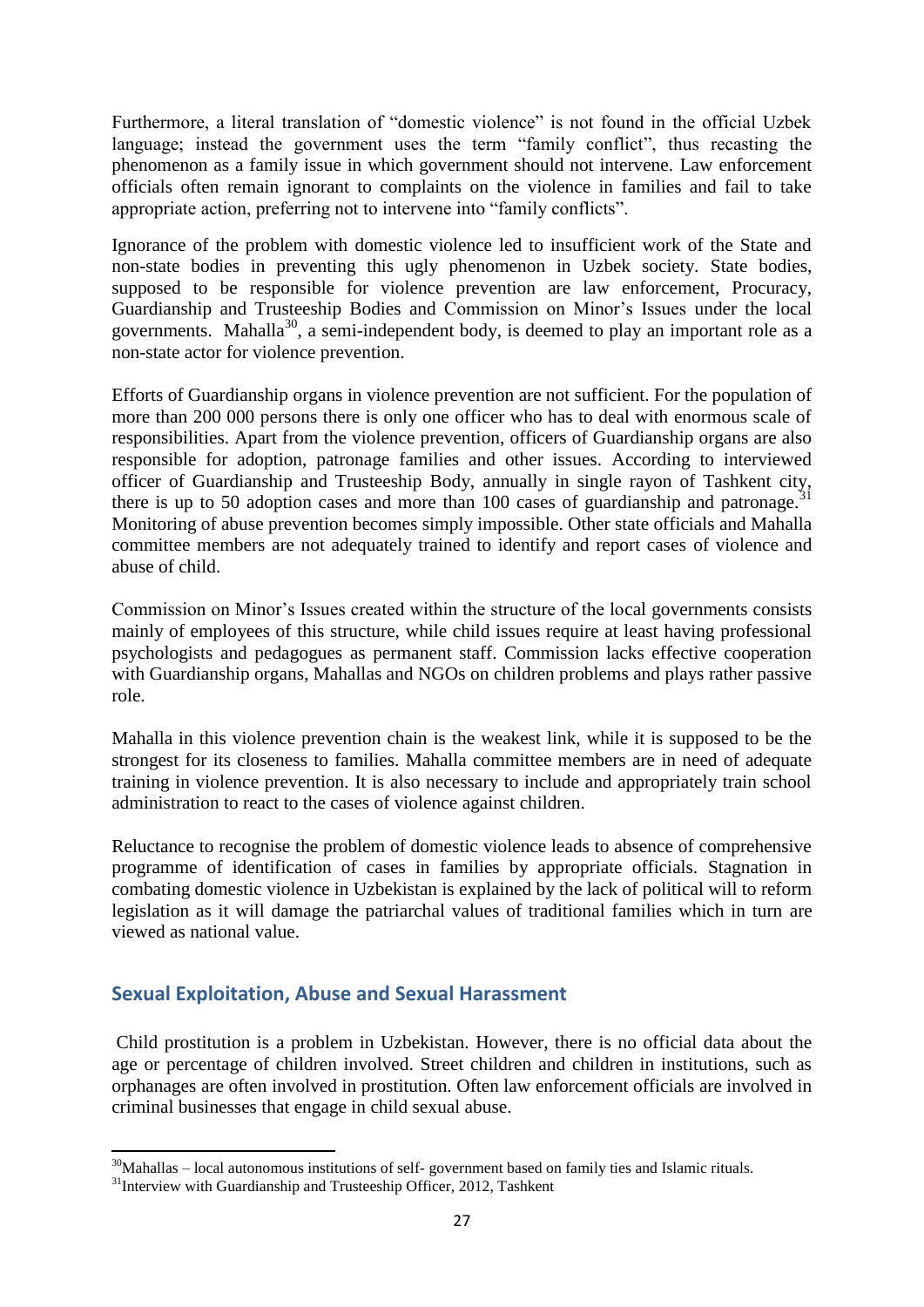Street girls are often subject to sexual abuse when held in detention centre. Children in prisons can also be exposed to sexual abuse either from prison staff or elder peers. Although the Criminal Code contains provisions on sexual intercourse with a person dependent on the perpetrator, there is no separate law on protection from sexual harassment. Children placed in institutional care are at high risk of sexual abuse.There are no mechanisms of independent observation and complaint in such institutions. Independent NGO's are not allowed to monitor the situation in these institutions.

Article 121 of the Criminal Code of Uzbekistan "Forcing woman into coitus" states: "*Forcing a woman into coitus or satisfaction of sexual desires in unnatural form by the person to whom woman was in official, financial or other dependence*". While international law and CEDAW in its General Recommendations in particular, provides wider definition for this phenomenon: "*Sexual harassment includes such unwelcome sexually determined behaviour as physical contact and advances, sexually colored remarks showing pornography and sexual demand, whether by words or actions*".

It is necessary to introduce full and appropriate definition of sexual harassment in Uzbek penal provisions and conduct campaign in schools, colleges and universities to raise awareness on this issue among children.

# <span id="page-27-0"></span>**Recommendations:**

#### *Institutional reforms*

Appropriately incorporate ratified international documents in domestic legislation;

Strengthen the role of Ombudsman and create Child Ombudsman with the authority to receive complaints directly from children. Make the recommendations of Ombudsman mandatory for implementation. Introduce more publicity for Ombudsman activity;

Create effective complaint procedures for violations of the civil and political rights of children;

With appropriate international and local organizations develop comprehensive programme combating corruption in Uzbekistan. Ensure transparency of State activities; Eliminate term "other secrets" from legislation and make laws on secrecy as precise as possible;

Develop law on "Civil Service" and Code of Ethics for State officials

## *Civil Rights and Freedoms*

Eliminate gender-based discrimination about marriageable age;

Adopt programme and Law on protection from Domestic Violence;

Introduce the terminology on sexual harassment and amend penal provisions with wider definition of sexual harassment in accordance with the General Recommendations of CEDAW on this issue.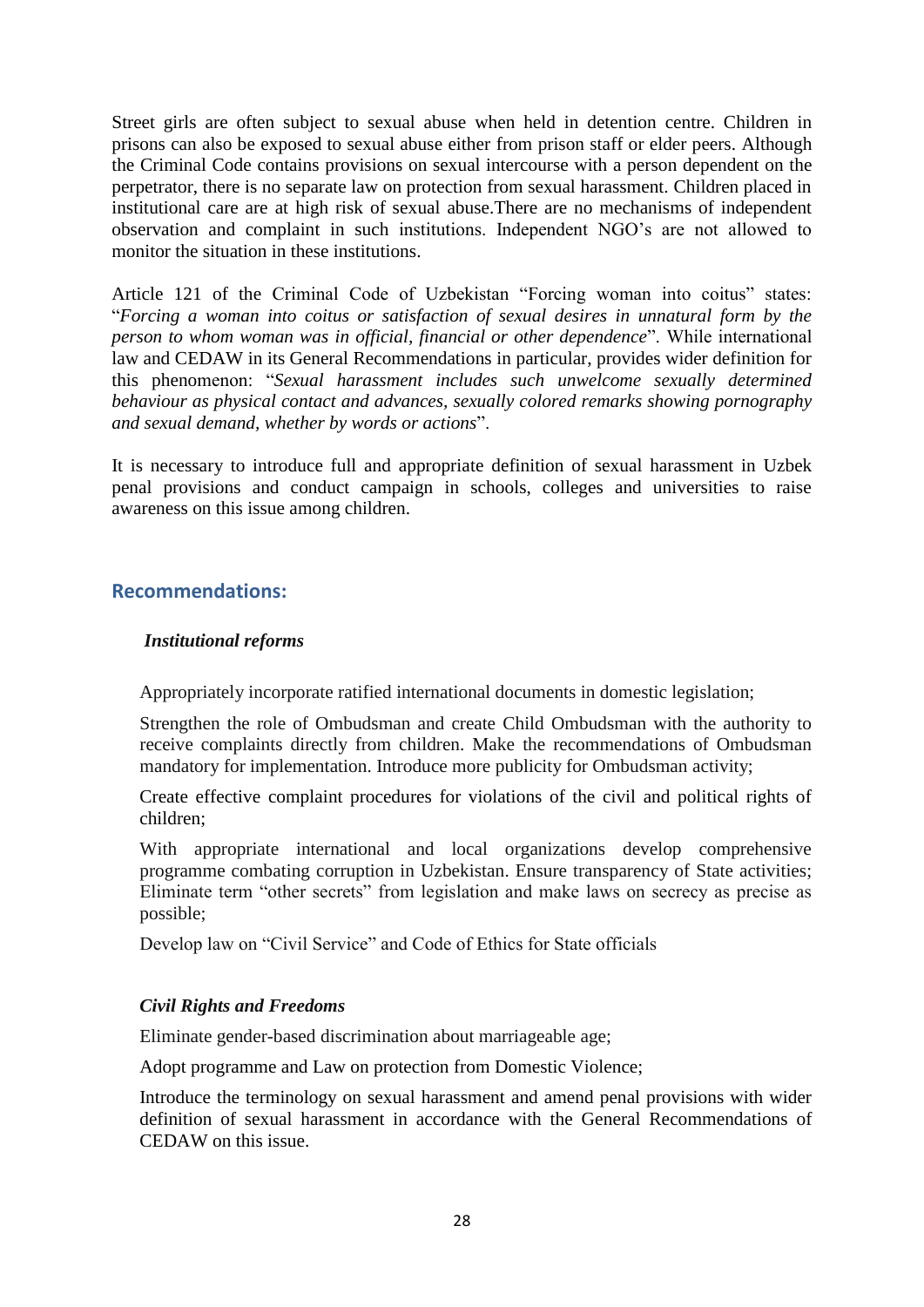Introduce the complex strategy of preventing early marriages, including incentives at pursuing higher education for girls, raising awareness of women rights issues and negative consequences of early marriages and inequality.

Introduce amendments to the corpus deliciti in the case of polygamy include cohabitation with two or more women in separate houses to the article 126 of the Criminal Code of the Republic of Uzbekistan.

Ensure civil rights and liberties promotion among children placed in the institutions;

Create room for the privacy for children placed in the institutions;

#### *Freedom of Speech*

National legislation on mass media should be brought in compliance with international requirements and standards. For the establishment of transparency and openness, it is necessary to avoid the practice of issuing sub-legislative normative acts contradicting the laws and the Constitution of Uzbekistan, including those of secret and oral nature. It is necessary to entirely revise the requirements for secrecy, libel, insults and access to information.

Develop a new legislation to protect and regulate the mass media and journalists, ensuring a transparent and public participatory decision making process as well as mass media and journalists' protection measures;

Develop methods of legal defence of mass media and journalists against the pressure of state organs and agents, monopolies and oligarchies by way of adopting a Law on TV and Radio Broadcasting;

Provide for the diversity of the mass media market including abolition of the restriction of publication and broadcasting by NGOs, political parties, foreign broadcasters and private organisations;

Make the system of accreditation of foreign mass media public and transparent;

Abolish administrative and bureaucratic obstacles for the establishment and functioning of professional associations of journalists, independent broadcasters, reporters and others;

Stop pressuring independent journalists, mass media editors and create real conditions for the realisation of freedom of speech.

From the institutional point of view, it is necessary to conduct decentralisation and privatisation of state mass media and of the market of printing and information services;

Establish mechanisms to encourage children to express themselves, especially in institutions, medical establishments, schools and courts

#### *Freedom of Association*

Revise and simplify the order of the NGO registration including foreign representations and introduce respective amendments into legislative acts weakening control on the part of the state controlling organs and the Ministry of Justice; Change the character of NGO registration from permissive to informative.

Abolish the practice of tight control of the activities of NGOs by the Ministry of Justice, in particular, necessity of obtaining permission from the Ministry on conducting the educational activities, conferences, round-tables and etc.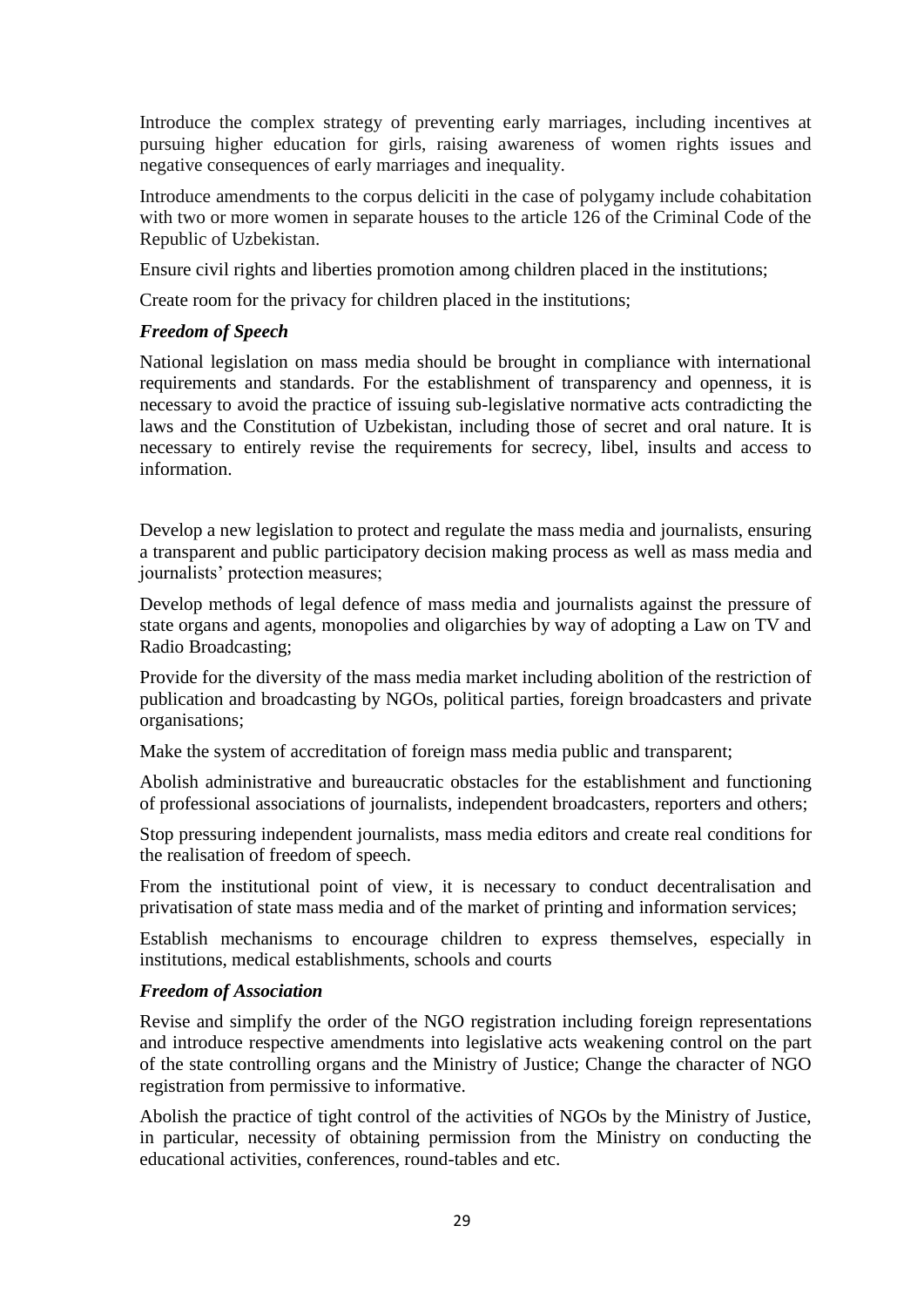Eliminate the practice of checking the appropriateness of grants allocated to the NGO on the issue of necessity to Uzbekistan by the commission within the banks. Stop freezing grants allocated to NGO and returning them to the international donors.

Eliminate censorship of NGO publications, and stop persecution of individuals involved in developing and publishing materials of nongovernmental organisations, including textbooks, leaflets, and public services announcements on children issues.

Stop persecution of leaders of NGO, human rights defenders, journalists and activists.

#### *Freedom from Torture and Juvenile Justice*

Amend article 235 of Criminal Code of Uzbekistan and bring it in full compliance with article 1 of CAT

Establish a Juvenile Justice system in the Republic of Uzbekistan by means of the establishment of separate courts for juveniles and amending the legislation in order to bring it incompliance with international standards in this area, such as the Beijing Rules, the Riyadh Guidelines, the United Nations Rules for the Protection of Juveniles Deprived of their Liberty and the Vienna Guidelines for Action on Children in the Criminal Justice System;

Develop special procedures for juveniles in the Crminal Procedural Code;

Introduce into practice the principles of restorative justice as an alternative to traditional punishment in the form of imprisonment;

Establish rehabilitation centers for children, delinquents, torture and domestic violence victims, functioning within the framework of restorative justice;

Advance introduced system of Habeas Corpus by: (1) requiring judge to review case of detention on merit and review the reasonableness of detention in custody; (2) giving judge authority to decide on the type non-jail types of measures; (3) requiring judges to accept complaints on torture during the revision of the cases on detention in custody; The judicial hearing on the restriction measure should be public and with due hearing of the parties, as any other judicial process.

Provide real independence of judges and the judicial system by: (1) transferring the power of appointing judges from the President to the Parliament of Uzbekistan; (2) introducing a life appointment principle for judges; (3) providing a decent salary to judges and material-technical procurement of courts and judges individually; (4) prohibiting administrative rotation or transfer of judges from one position to another, both to the higher or lower instance or from one court to another, without their consent;

Separate the 3 main functions of the Procuracy to be carried out by three separate and independent bodies, and to limit the Procuracy's role exclusively to a function of prosecution, surveillance over investigation by law-enforcement bodies and representation of State interests in criminal, administrative and civil cases.

Introduce into the current criminal procedure legislation the right of witnesses to legal assistance by a defence lawyer (the right to be interrogated with the participation of a lawyer) and the right not to incriminate oneself;

Reform legislation to conform the UN Rules on the Juveniles Deprived from the Liberty, Beijing and Riyadh Rules;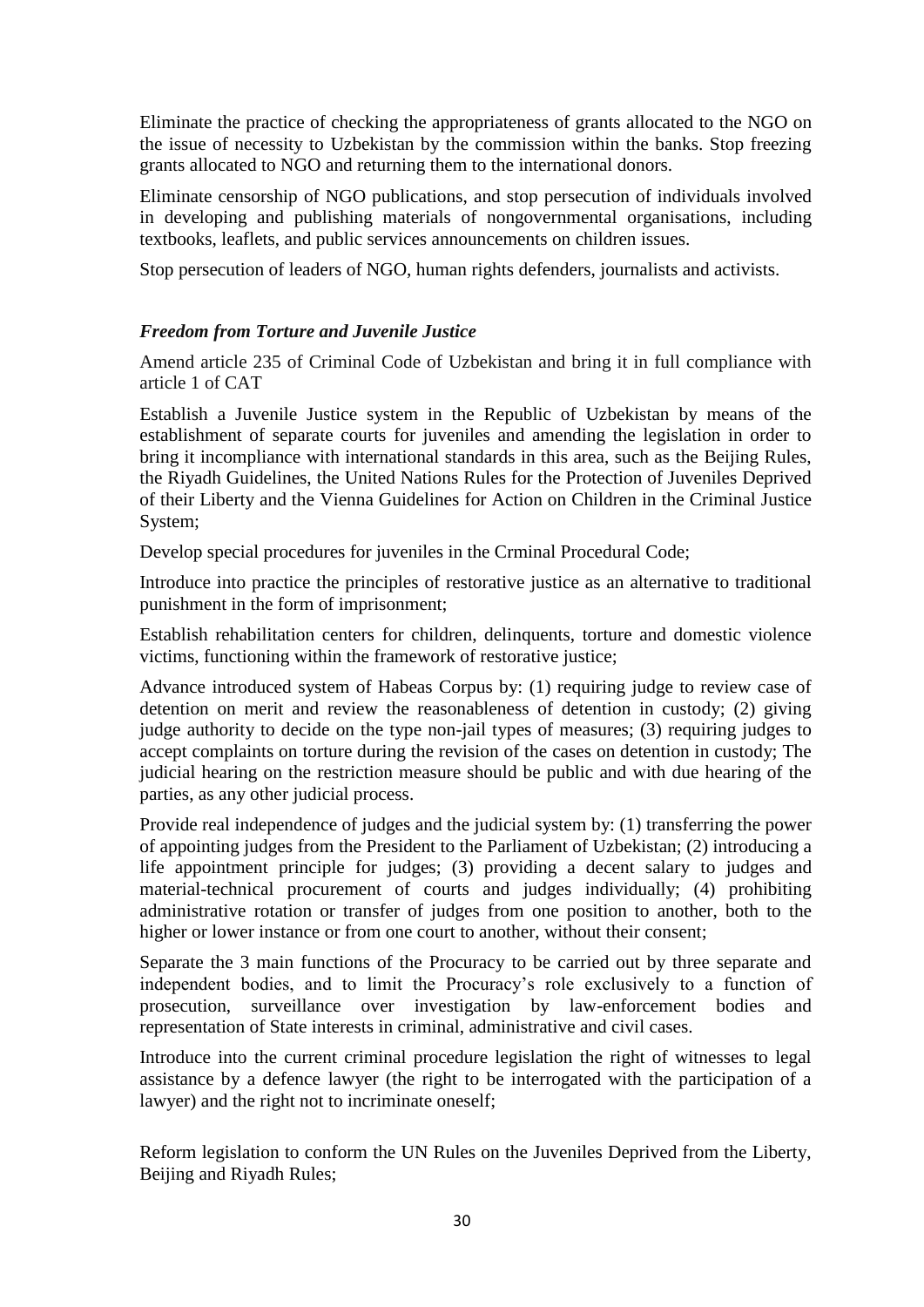#### *Freedom of Movement*

Eliminate the system of "Exit Visas" as violating of civil freedoms;

Reform current system of Propiska

#### *Situation with Vulnerable Families and Abandoned Children*

Ensure that different social benefits (e.g. for children with disabilities) are paid to children up to at least 18 years of age;

Ensure transparency and accountability of Mahalla activities. Publish annual reports of Mahalla activities in terms of distribution of social care benefits.

Provide effective mechanisms for complaining and appealing against the decisions of Mahalla committee on social care benefits.

Eliminate the practice of checking the family welfare in the cases of allocating maternity allowances.

On the regular basis calculate the basket of consumer goods and bring social care allowance in compliance with the amount of consumer basket.

Adopt legislation on rehabilitation and social integration of disabled children. Legally impose the requirement of adopting public buildings to the requirements of disabled persons;

Adopt programmes for protection of the most vulnerable groups, such as orphans and street children;

Adopt comprehensive training programme for Mahalla officials on the international law related to child rights;

Ensure positive discrimination for orphans, street children and disabled for access to higher and professional education;

Provide tax incentives for employers hiring orphans and disabled persons.

Develop counseling services for families vulnerable to violence, providing social and crisis support;

Create joint unit of Guardianship, Fostering and Adoption Service with Commission on the Minors' Affairs. It is important that this unit is formed of professional educational specialist, lawyer and psychologist;

Promote alternative care, such as family type homes and other types of alternative care. Introduce necessary amendments to the legislation and introduce incentives for families providing care for abandoned children;

Develop more practical approach to the education in orphanages. Improve the living conditions in institutions, in particular, by offering more opportunities for developing social skills, creating living conditions similar to a family environment, changing the daily schedule;

Develop legislative mechanism to preserve property rights of the child;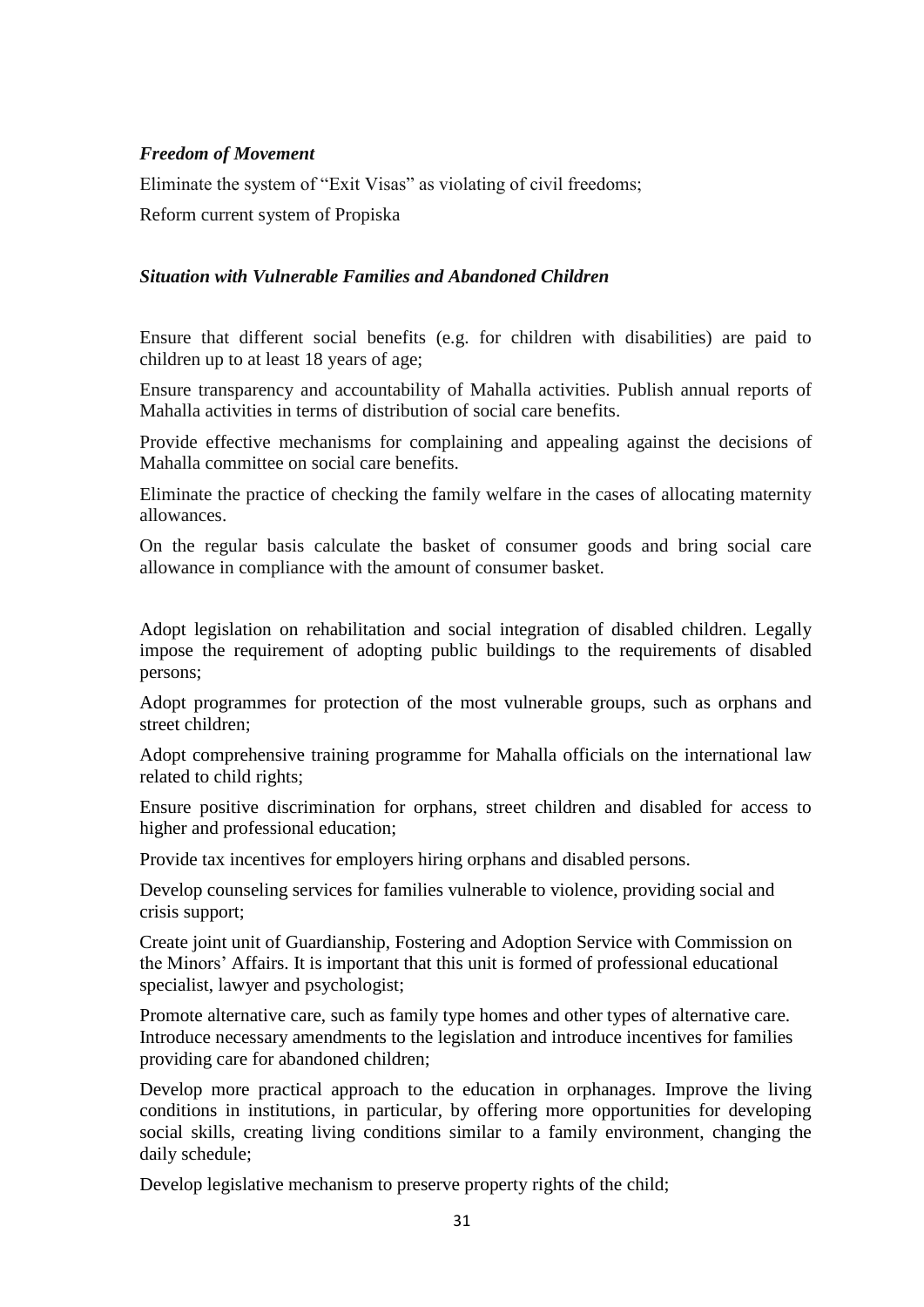Support in practice the creation of new family type homes that could substitute large state-run institutions;

Provide children leaving institutional care with post-institutional support, which includes provision of education in accordance with their preference, legal counselling, exemption from taxes until the age of 25 and housing;

Provide transparency of control by the appropriate bodies over the guardianship and adoption service's work to prevent further violation of children's rights to their housing property. To allow independent monitoring by NGO;

Guarantee effective complaint procedures in all institutions, including orphanages, psychiatric hospitals, special school, and juvenile prisons;

Establish university department on social work and introduce social work practice;

Create a separate governmental organisation working on Orphanages and Adoption issues and develop national standards on the issues of adoption;

Introduce a system for social workers monitoring of adopted and fostered children;

Adopt a Regulation on Foster Families and support their establishment in practice, provide sufficient financial resources to Foster families to enable them to provide adequate standard of living for the child.

## *Child Labour*

Regulate legally labor relations on agricultural works, including followings:

Duration of working hours which has seasonal term Regulation of night work in agricultural farm Ensure social guarantees (pension guarantees, guarantees on temporary disablement compensation and etc.) Develop mechanisms to control the observance of protection measures and norms related to the children labor

Punishing officials who continue to use or turn a blind eye to child labour;

Establishing monitoring bodies including international, industry and government representatives, to ensure laws and declared policy against child labour are actually implemented. To develop programs on drug abuse preventing in cooperation with independent NGOs;

Stop using child labour in schools and colleges;

Outlaw violence against children in schools and alternative system institutions;

Monitor and prohibit unofficial costs practiced in schools and colleges, such as "renting books", payment for the school guards, cleaning, repair and renovation of the school

## *Sexual Exploitation*

Uzbekistan should address the fight against child sexual exploitation (trafficking and prostitution) at national and regional levels in cooperation with neighboring countries, NGOs and relevant UN agencies;